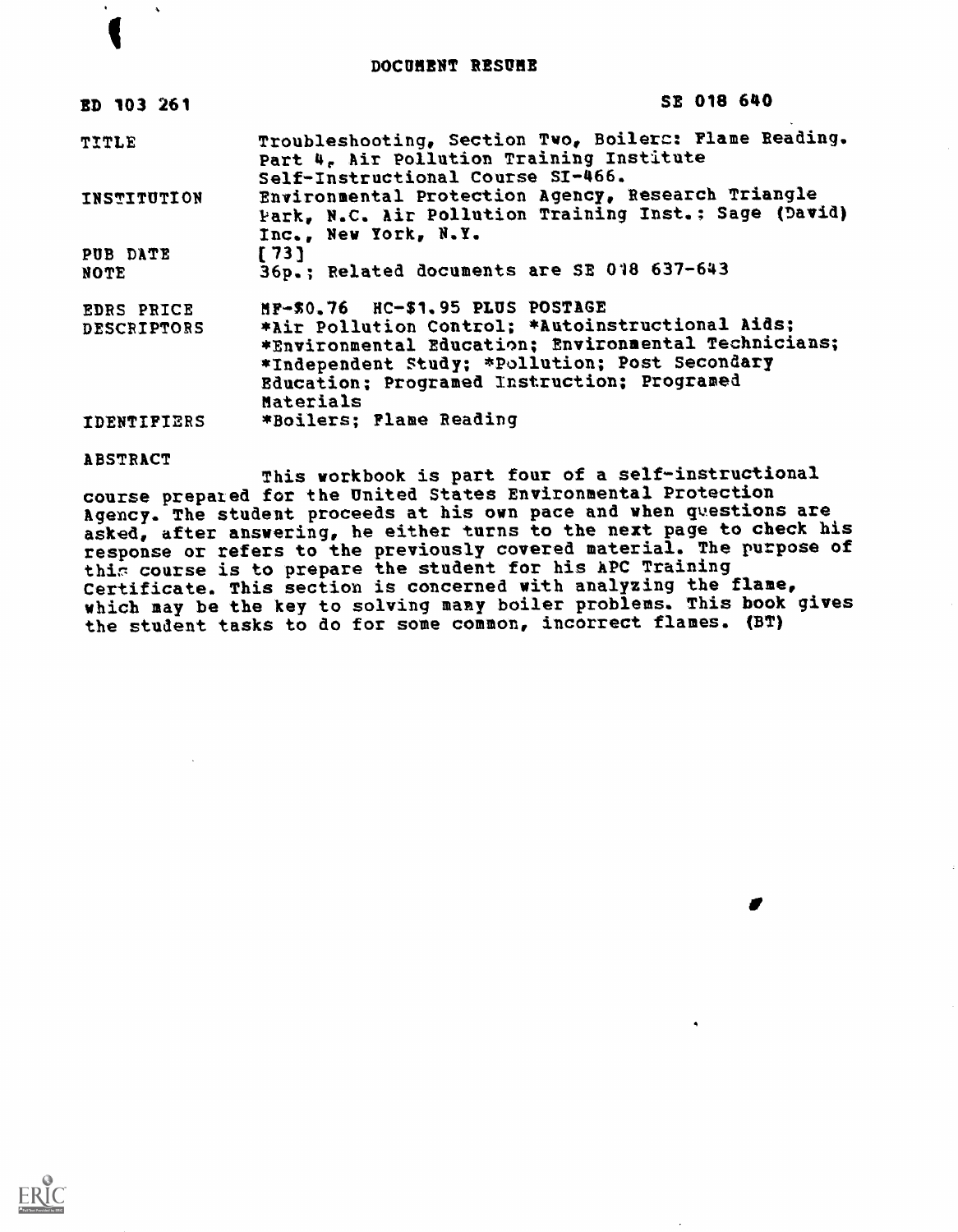S DEPARTMENT OF NEALTM. EDUCATION & WELFARE NATIONAL INSTITUTE OF EDUCATION

THIS DOCUMENT HAS BEEN REPRO DUTED EXACTLY AS RITEILED FROM THE PERSON OR ORGANIZATION OHIGIN ATING IT POINTS OF VIEW OR OPINIONS STATED DO NOT NECESSARILY REPRE SENT Of PIC.AL NATIONAL INST-TUTE Or E Out AlloN POSITION OA POLICY



# Self-Instructional Course 81-466

# Part 4 Troubleshooting, Section Two Boilers: Flame Reading



ED103261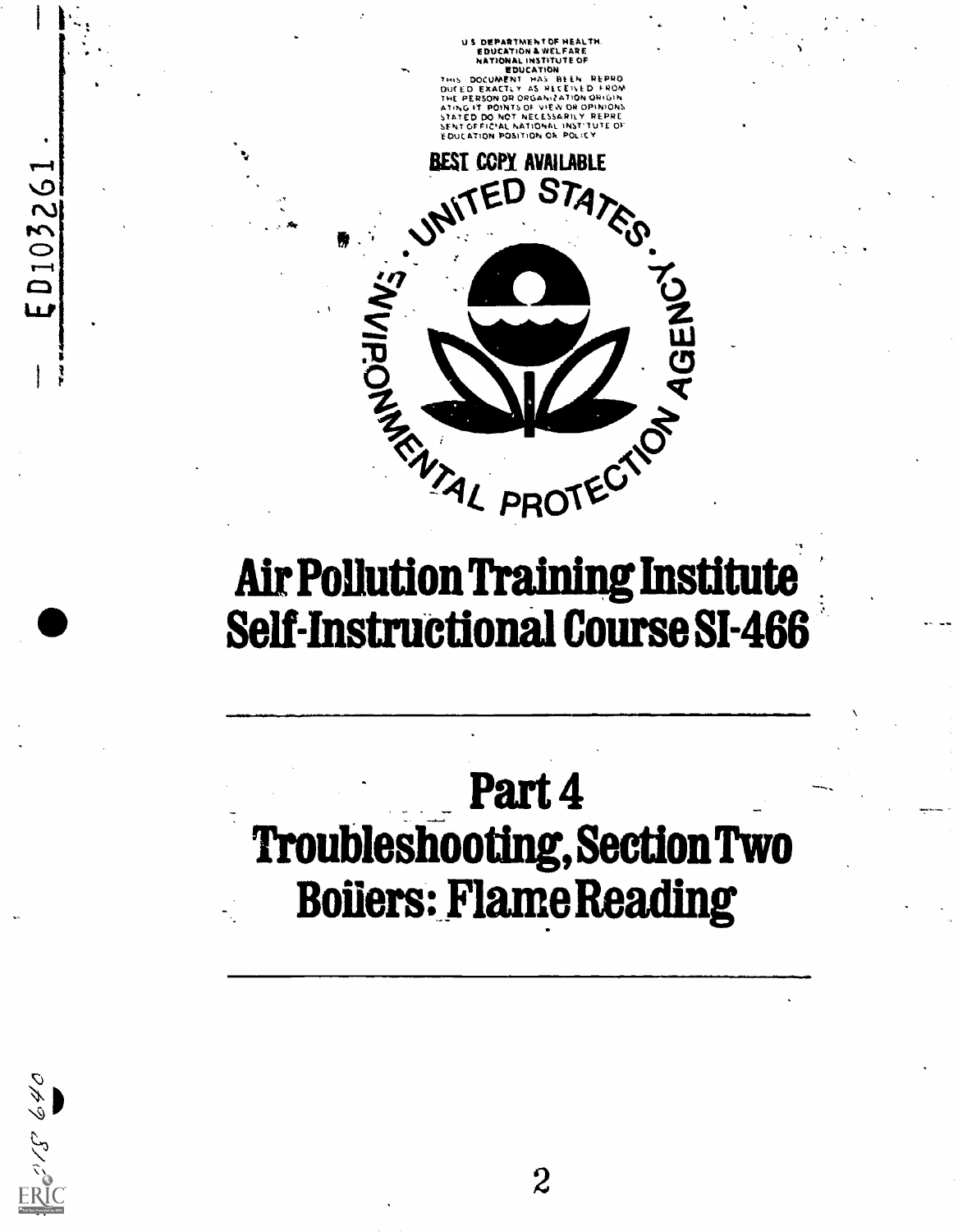

United States TROIT Environmental Protection Agency Contract No. 68-02-0321 David Sage, Inc. New York City, New York



 $\bullet$ 

David Sage, Project Manager, DSI Mariland Ruppart, Witer Analyst, DS' C. George Segeler, P. E., Staff Engineer, DSI<br>and and William Todd, Project Officer, USEPA

Prepared for the United States Environmental Protection Agency Office of Air and Water Programs Control Programs Development Division Air Pollution Training Institute

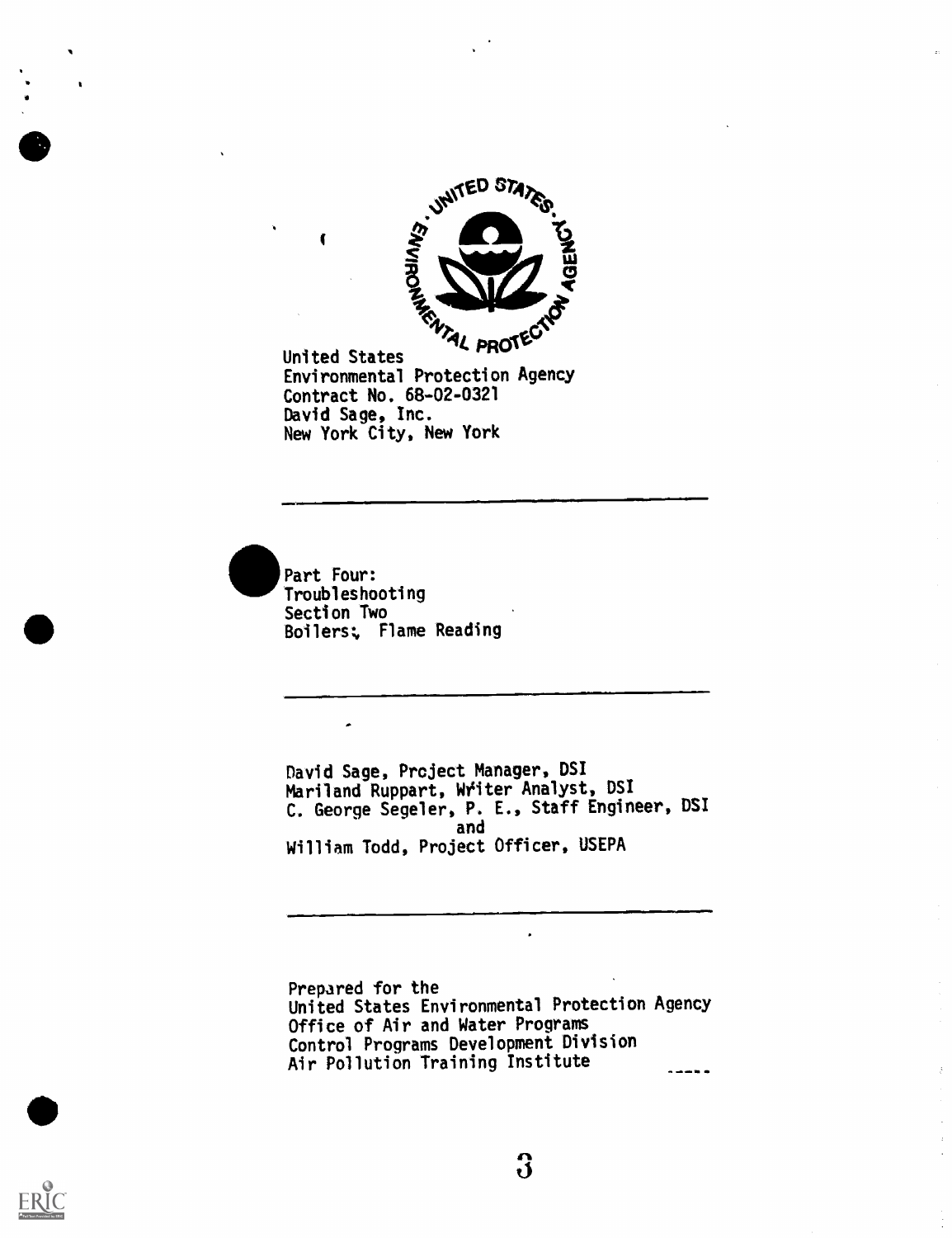# THIS IS PART TROUBLESHOOTING, SECTION TWO BOILERS: FLAME READING

4

Additional units of this self-instructional course are:

PART ONE The Basics of Preventing Air Pollution Emissions from Boilers

PART TWO The Basics of Boiler Operation and Maintenance

PART THREE Troubleshooting, Section One Boilers: Correcting Oil Temperature

PART FIVE The Incinerator: Section One Basic Parts and Fundamentals

PART SIX The Incinerator: Section Two Maintenance and Troubleshooting

SUPPLEMENT A: Operator's Manual, Boiler Room Operations and Maintenance



11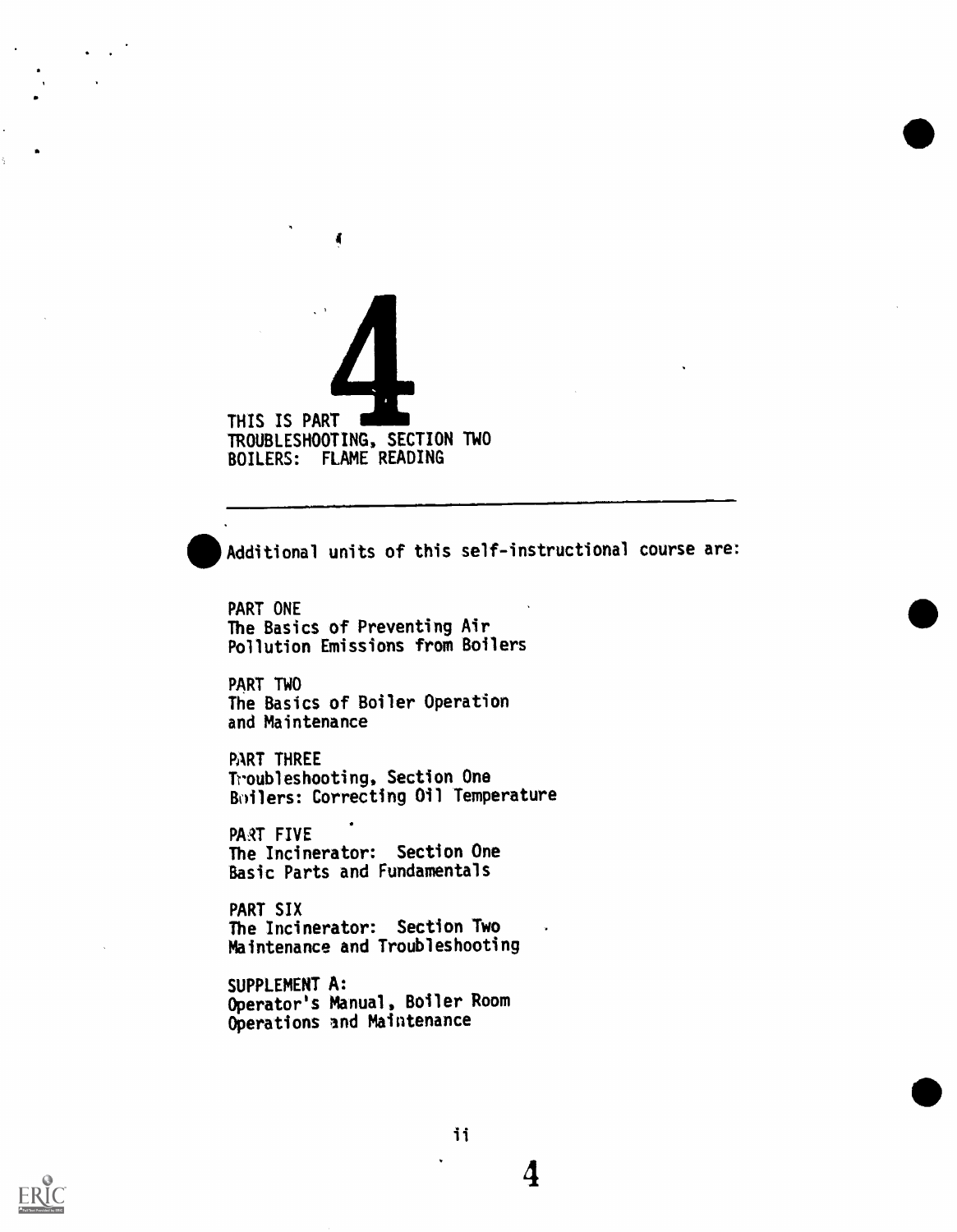# **TROUBLESHOOTING** FLAME READING

When the smoke alarm goes off, oil temperature is the first thing to check.

 $\blacklozenge$ 

If the oil temperature is OK, THE FLAME may be the key to solving the problem.

This book will give you simple tasks to do for some common incorrect flames. The corrections here assume that the oil flow is normal. Troubleshooting is complicated due to the delicate nature ofthe air/oil ratio. If the problem is not easily solved, call service and report what you have found.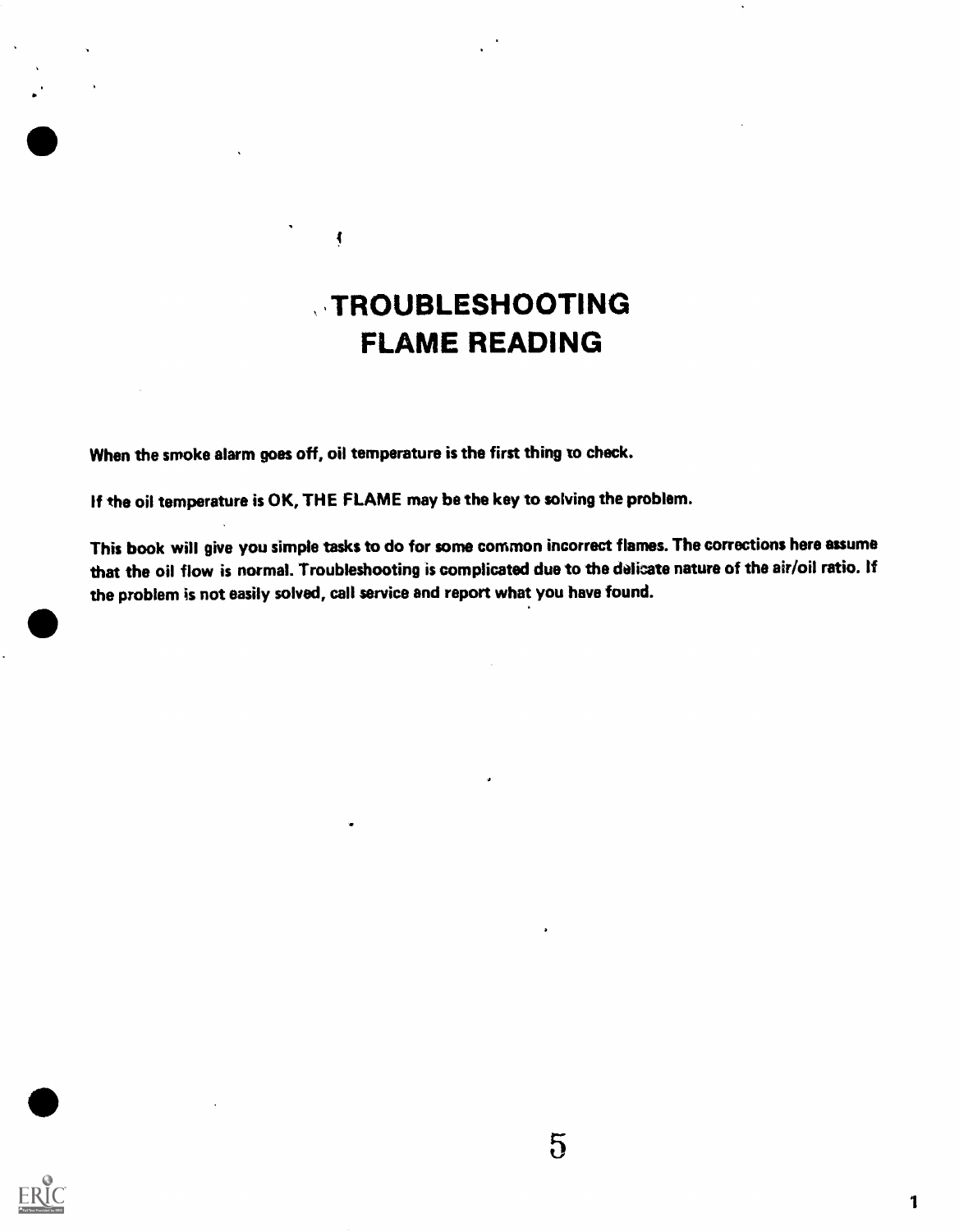# FLAME AWAY FROM THE BURNER

Most boilers have a peephole. Through it you can see the flame.

Look at this flame.



#### CIRCLE THE CORRECT ANSWER:

This flame is: A. too close to the burner. B. too far away from the burner.

The most likely reason is that the flame above is being pushed off the burner by TOO MUCH PRIMARY AIR.

The PRIMARY AIR SHUTTER (regulated by LINKAGE) is taking in too much air. If you know how to set the Primary Air Shutter, adjust it carefully. The correct air/oil ratio is the key to good flames and smokeless burning. If you don't know a lot about it, call service.

Check the parts below which may need adjustment to correct a flame off the burner:

**Primary Air Shutter** 

**\_\_\_\_ Primary Air Linkage** 

Secondary Ail Damper

Check your answers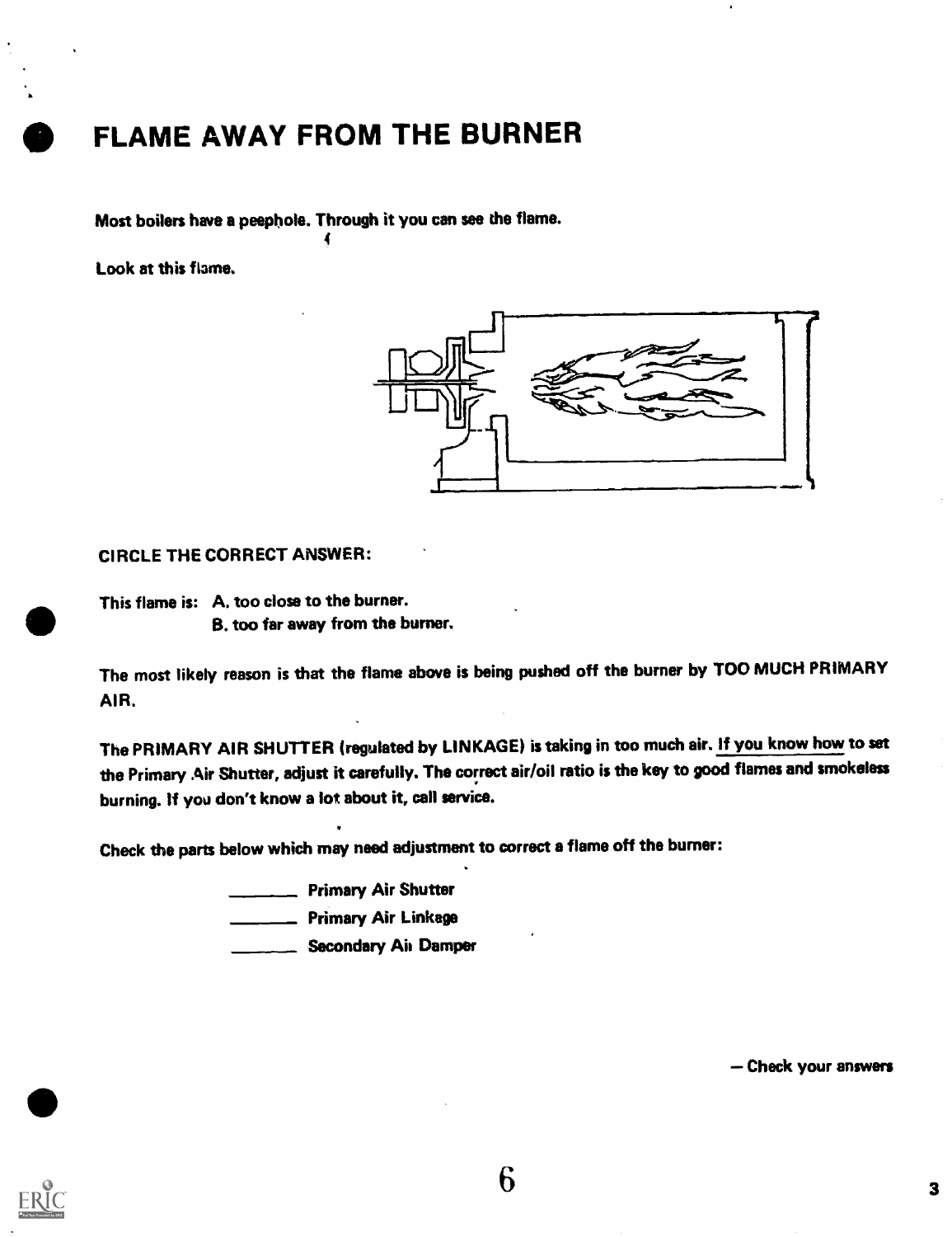Primary Air Shutter Primary Air Linke<sub>b</sub>e Secondary Air Damper

LOOK AT THIS FLAME,



1. How does this flame not look right?

Н

ERIC

2. What should you suspect when you get a flame like this?

J

 $\sqrt{2}$ 

Check your answers.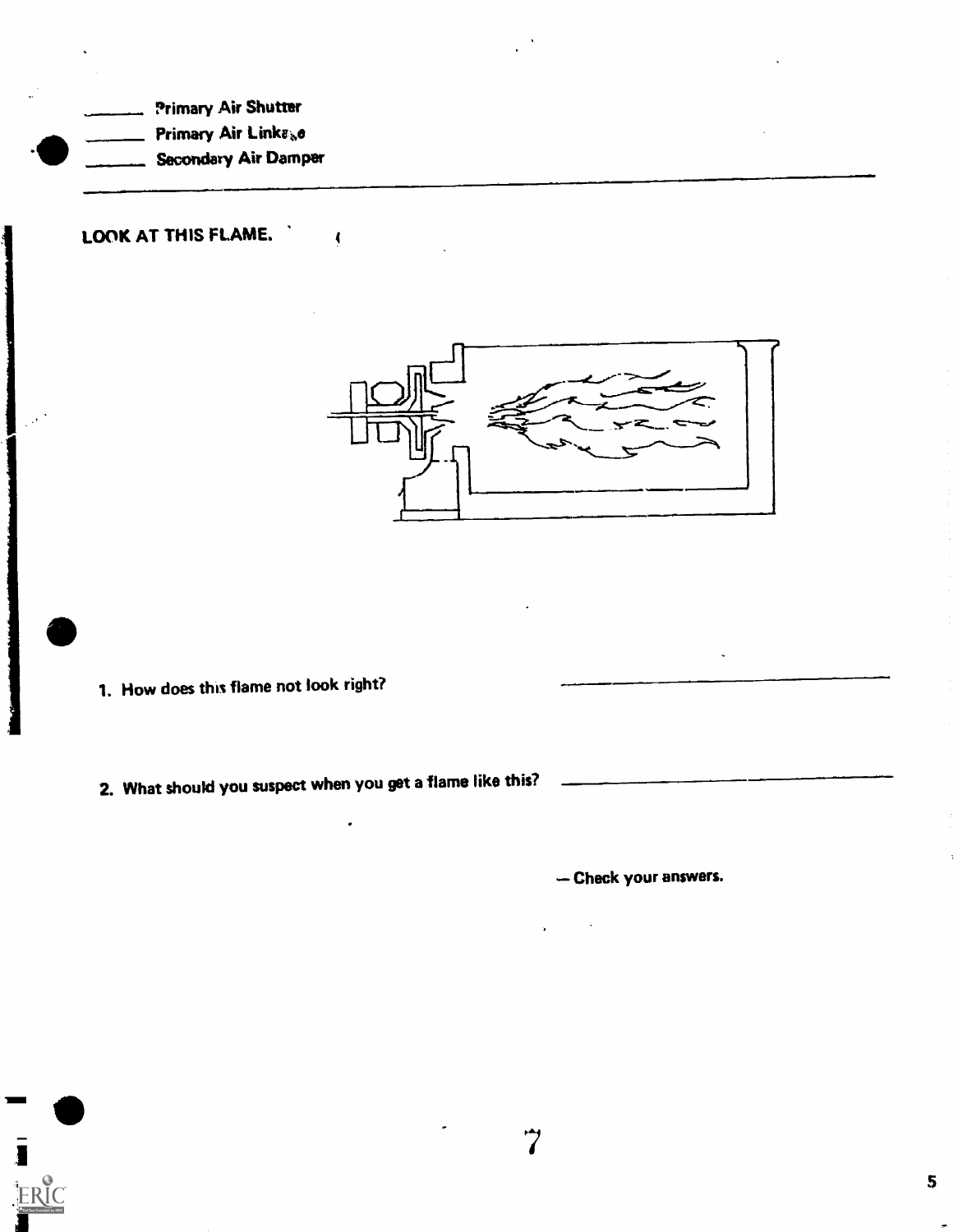- 1, too far away from burner
- 2. too much primary air

# SMOKY FLAME

A Smoky Flame (unstable and flickering) means NOT LNOUGH AIR. Check the three parts of the primary air system.

#### PRIMARY AIR



The PRIMARY AIR SHUTTER and LINKAGE can be lubricated and cleaned but change the setting only if you have been taught to do it accurately on your system.

You know how your FAN should sound. Blades may need to be cleaned; belts may need to be tightened.

CIRCLE THE PARTS ON THE DIAGRAM THAT YOU CAN KEEP CLEAN AND IN GOOD WORKING ORDER.

Answer these questions:

1. Do smoky flames come from too much or too little air?

2. When you get a smoky flame, first check the air.

Check your answers.

 $\overline{\mathbf{z}}$ 



8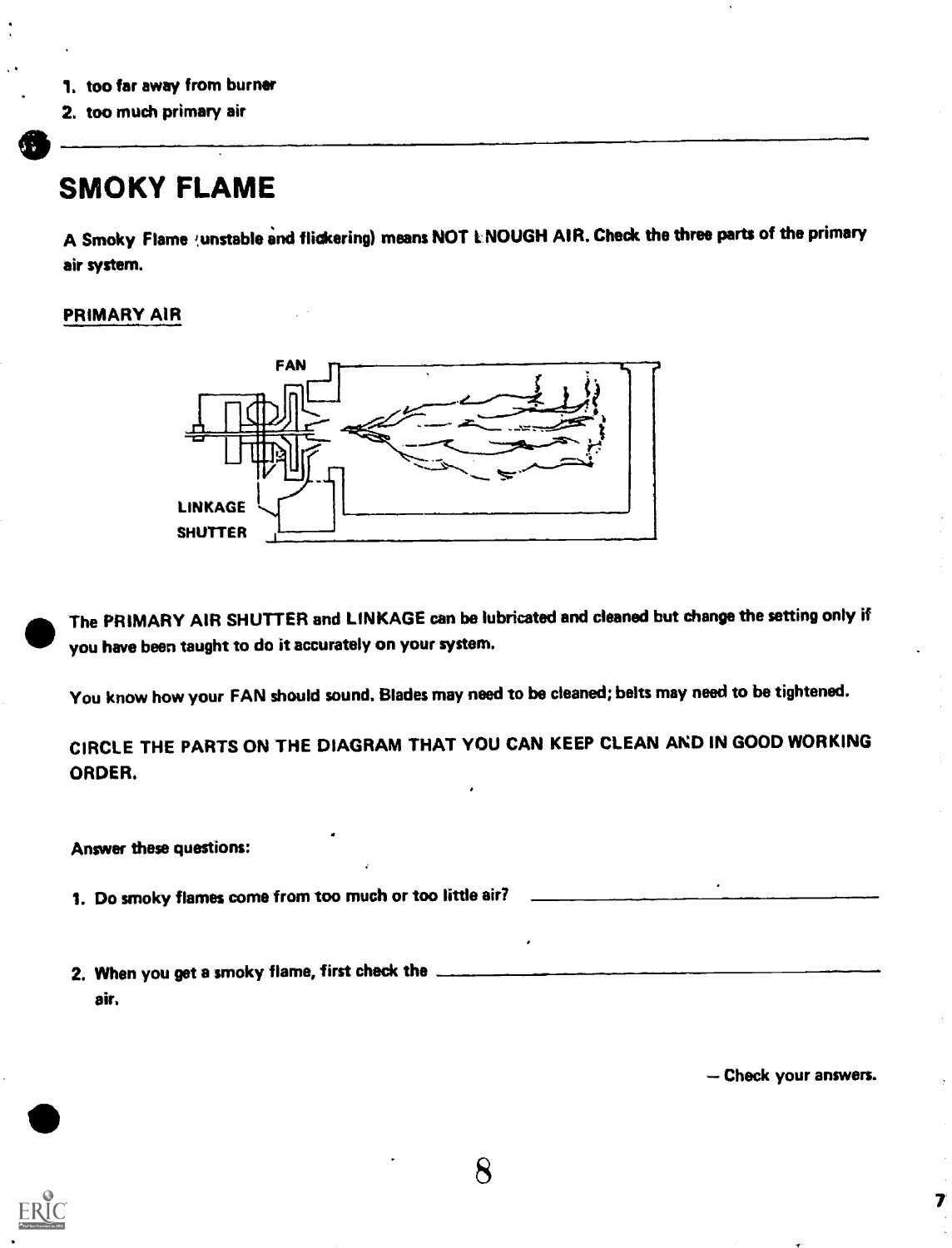

If the Primary Air is all right, check  $-$ 

### SECONDARY AIR

The Windbox may not be delivering enough air. LABEL THE LINKAGE and DAMPER on the lines in the diagram.



han hiji wasa

outside air

Linkage must be set properly and lubricated to move easily. It should clear the floor when in the lowest position.

The damper should be clean.

- 1. If you get a smoky flame, what do you check after the primary air?
- 2. What equipment must be set and move easily to deliver secondary air?

Check your answers.

∤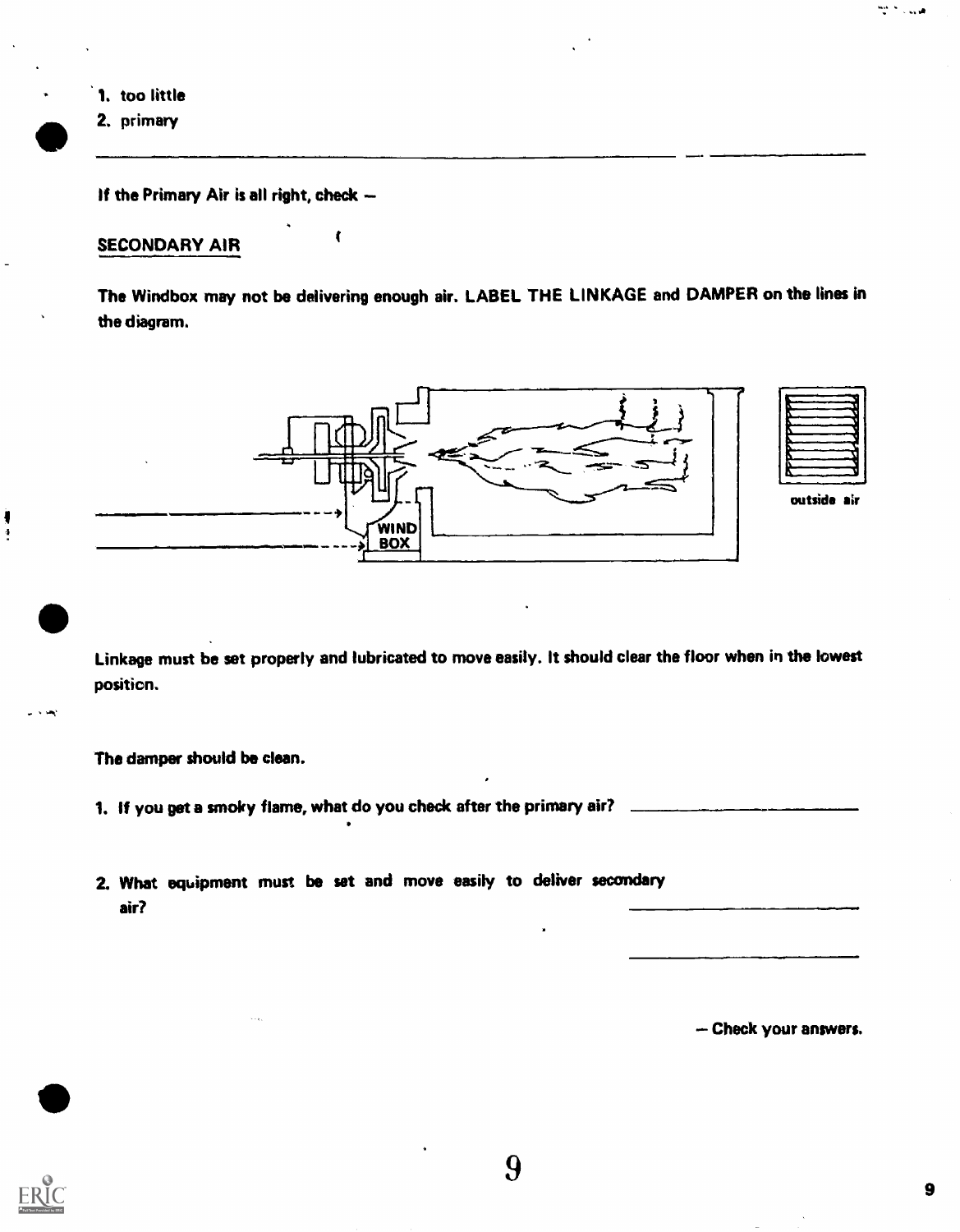2. Linkage, Damper

# SMOKY FLAME- NOT ENOUGH AIR



On the diagram, LABEL THREE SOURCES OF AIR to check when you get a Smoky Flame -

#### PRIMARY AIR SECONDARY AIR STACK DAMPER

The STACK DAMPER should move freely and not be blocked. You may or may not adjust this damper, but you can keep it lubricated and clean.

1. Is your stack damper manual or automatic?

2. What can you do to keep the stack damper in good condition?

- Check your answers.

**I** and the second second  $\mathbf{r}$ 

 $\ddot{\phantom{a}}$ 

 $\blacksquare$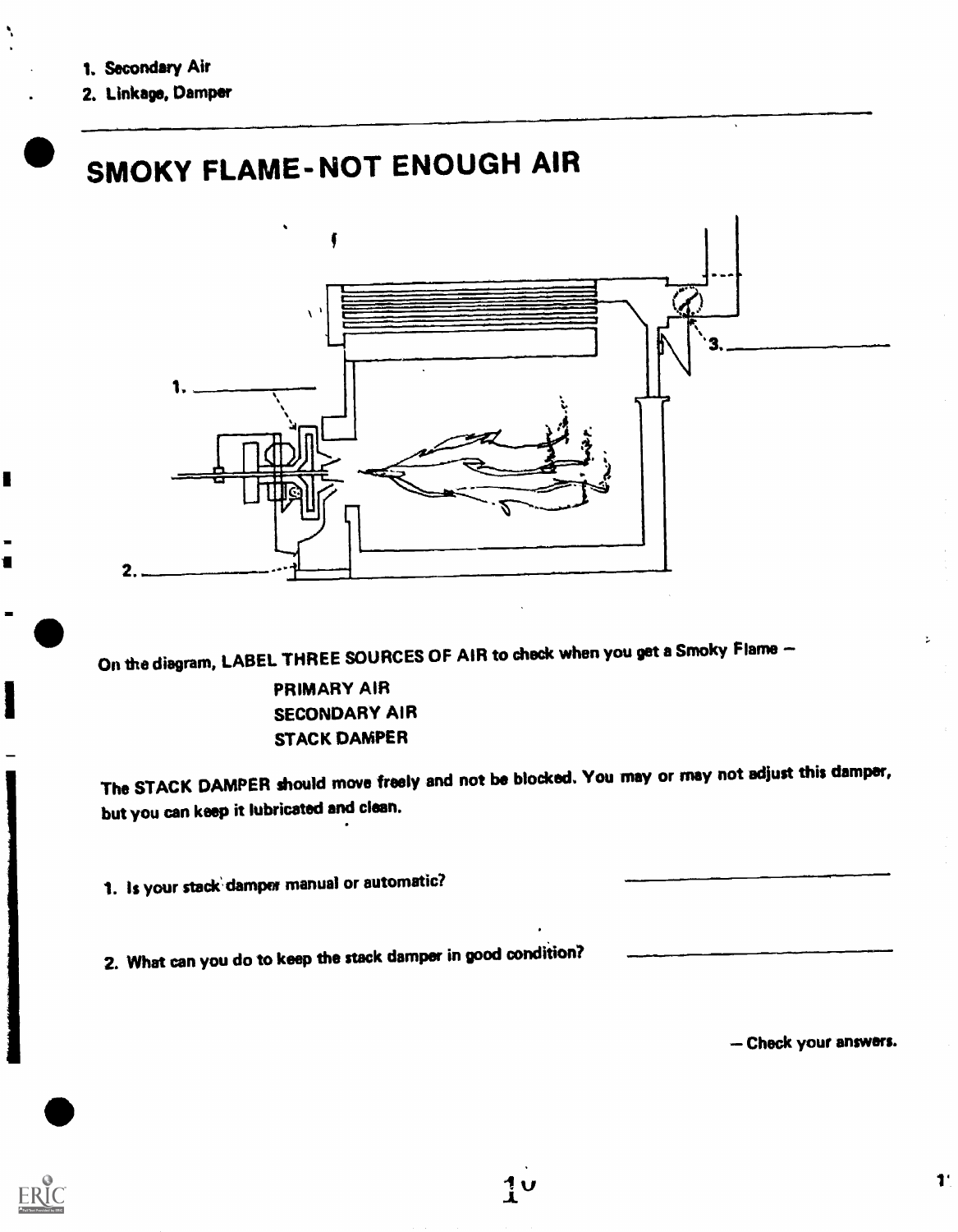- 1. Check your own answer
- 2. clean it, lubricate it

Here are two incorrect flames. CIRCLE the correct answers beside each diagram.



This flame is: AWAY FROM THE BURNER **SMOKY** 

A cause is: TOO MUCH AIR NOT ENOUGH AIR

Troubleshooting

Checks: PRIMARY AIR SECONDARY AIR STACK DAMPER



This flame is: AWAY FROM THE BURNER **SMOKY** 

A cause is: TOO MUCH AIR NOT ENOUGH AIR

Troubleshooting

Checks: PRIMARY AIR SECONDARY AIR STACK DAMPER

Check your answers.



...1117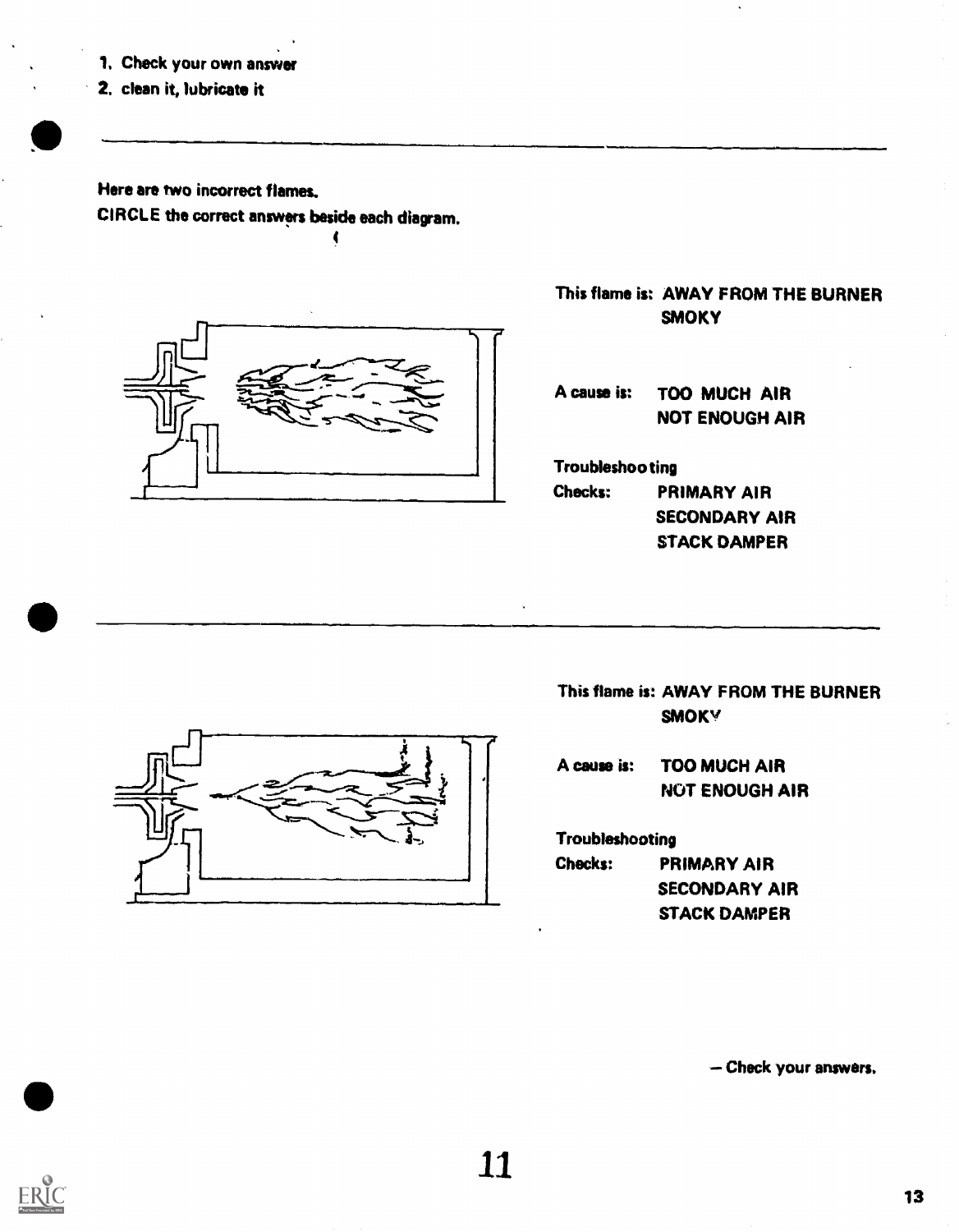# ANSWERS TO PREVIOUS PAGE.



This flame is: AWAY FROM THE BURNER

A cause is: TOO MUCH AIR

Troubleshooting Checks: PRIMARY AIR



This flame is: SMOKY

A cause is: NOT ENOUGH AIR

Troubleshooting Check:: PRIMARY AIR SECONDARY AIR STACK DAMPER

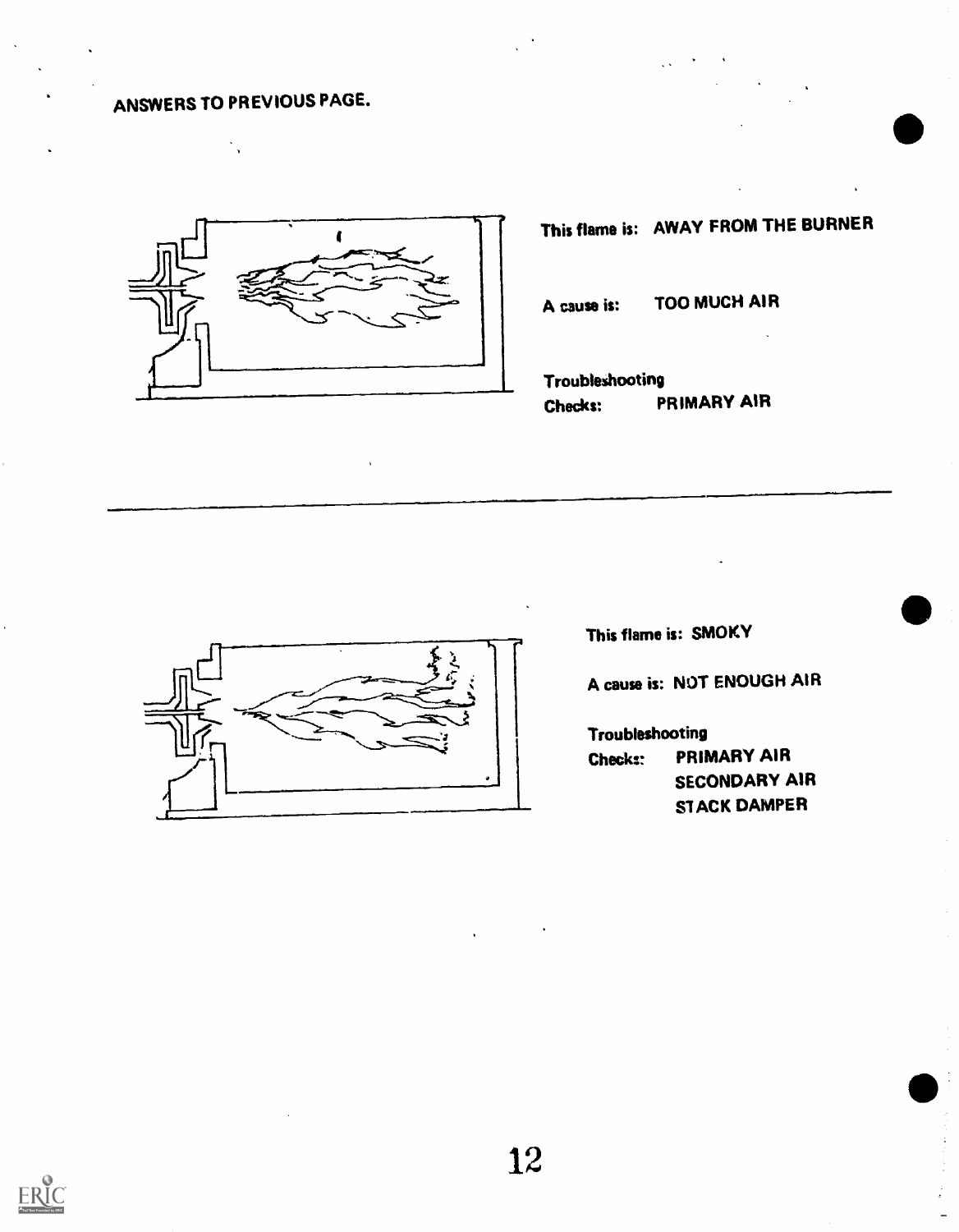# HANDBOOK SUMMARY

### TURN IN YOUR BOILER HANDBOOK TO PAGE 46.

Here is an incorrect flame summary for your future reference.

NOW, LOOK AT PAGE 47 in the HANDBOOK.

Here is your own table of incorrect oil flames. Under each flame is space to write a probable cause of the flame, and some Troubleshooting Checks.

WRITE IN A CAUSE AND TROUBLESHOOTING CHECKS UNDER "FLAME AWAY FROM THE BURNER" AND "SMOKY FLAME." Use Page 14 in this book for reference.

After completing this work, go on to the next page.



ì

 $\ddot{\cdot}$ 

 $\frac{1}{2}$ 

Ì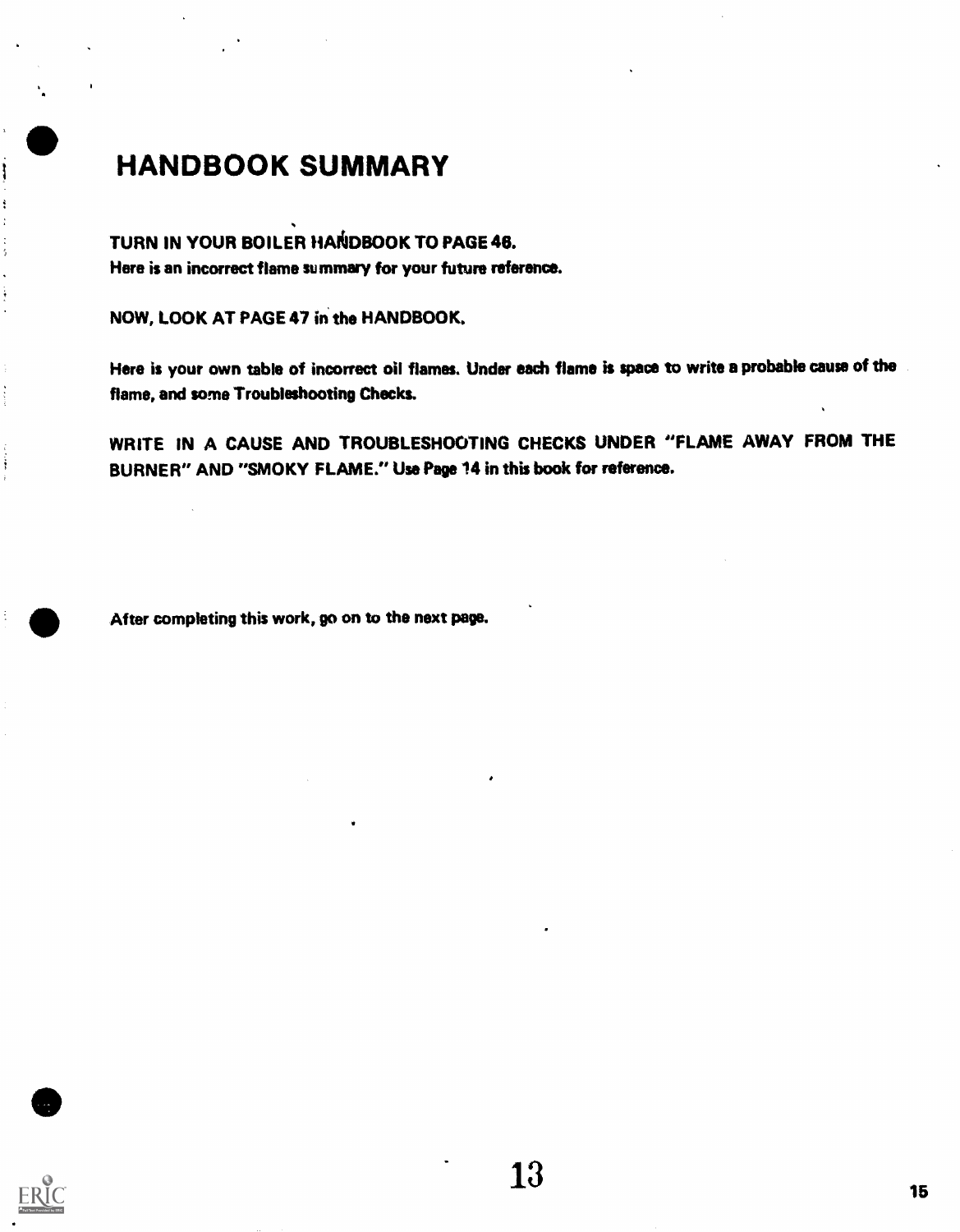

HITS THE WALL - SMOKY TIPS



If there is TOO MUCH OIL going into the burner, there will be too much flame (too long) in the firebox.

Your upgraded system should have the OIL VALVES shown above. The Metering Valve is set by the oil representative; you should change it only if you have been trained on your system.

ANSWER THESE QUESTIONS:

1. Too much oil may give you what kind of flame?

2. On the diagram, two \_\_\_\_\_\_\_\_\_\_ regulate the oil flow.

Check your answers.

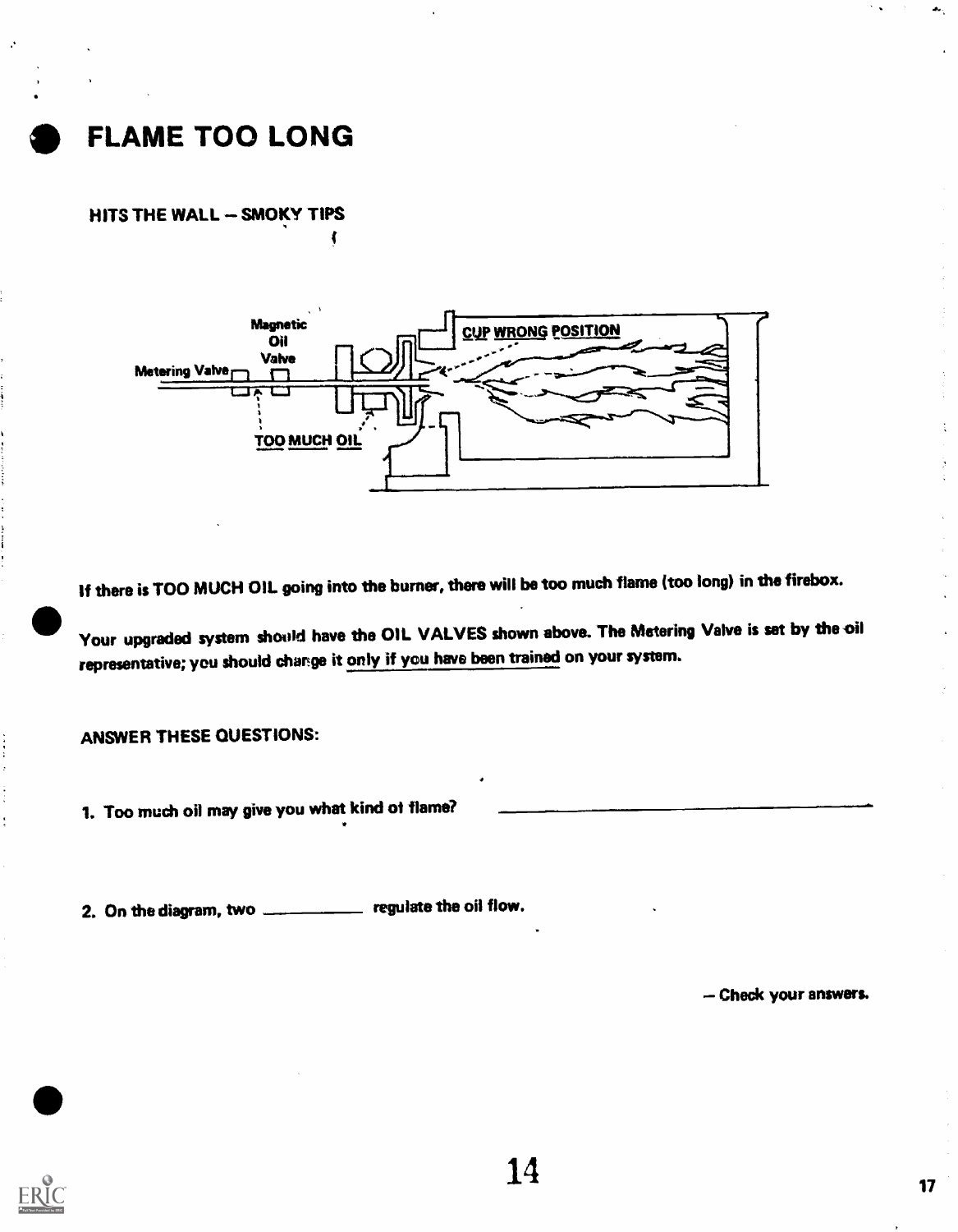- 1. too long
- 2. valves

#### WRITE ONE CAUSE OF A LONG FLAME on the line in the diagram:



Check your answer on the preceding page.

If the CUP is set OUT FROM THE BURNER too far, it will extend the flame and cause it to hit the wall. REPLACE THE CUP CORRECTLY EACH TIME YOU CLEAN IT.

#### ANSWER THESE QUESTIONS:

- 1. In addition to oil valves what device shown on the diagram must be set correctly for a good flame?
- 2. Are you responsible for correct cup position?

Check your answers.



ţ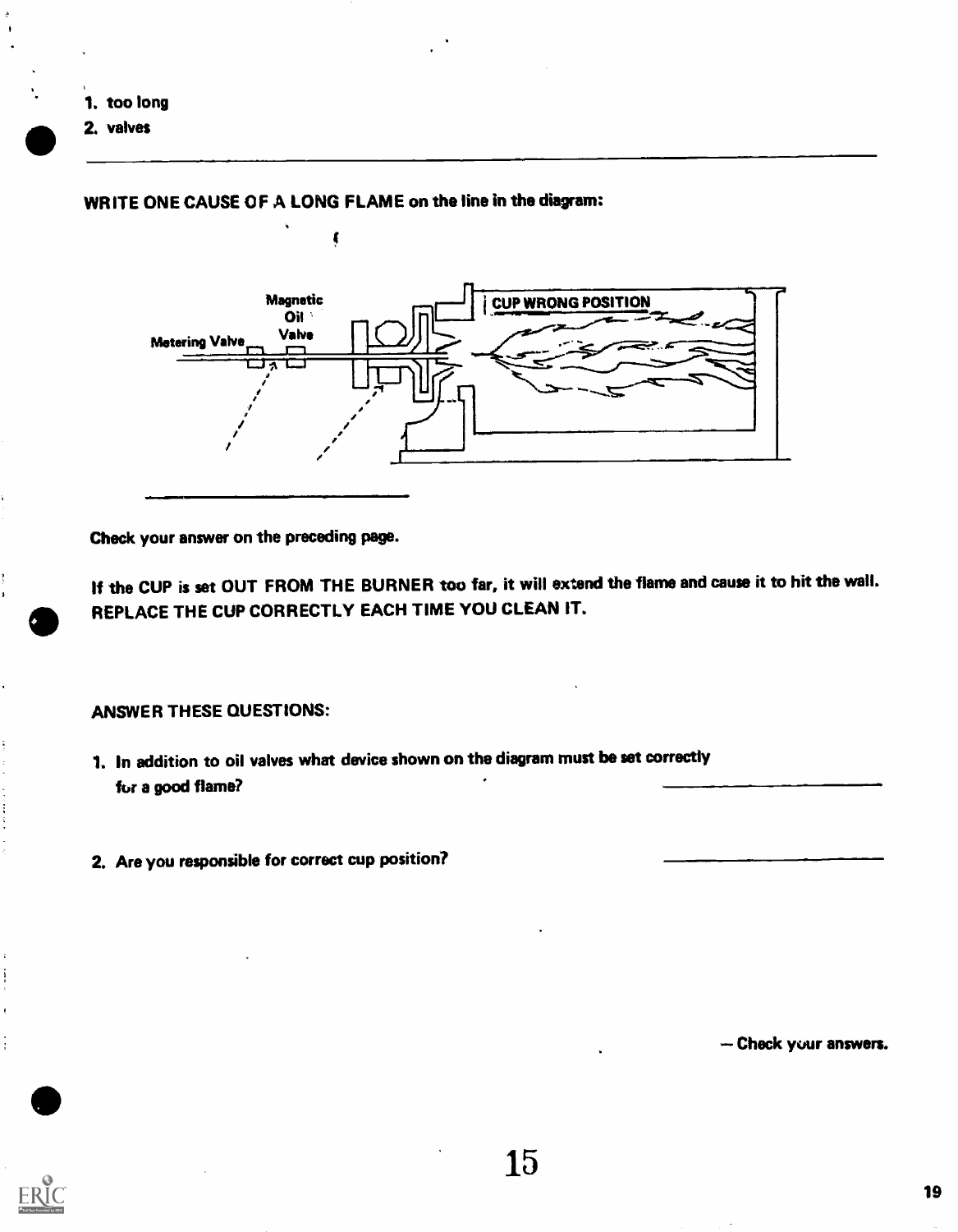

- 
- 2. What are two causes of this incorrect flame?
- 3. What instruments may be adjusted to correct it?

Check your answers.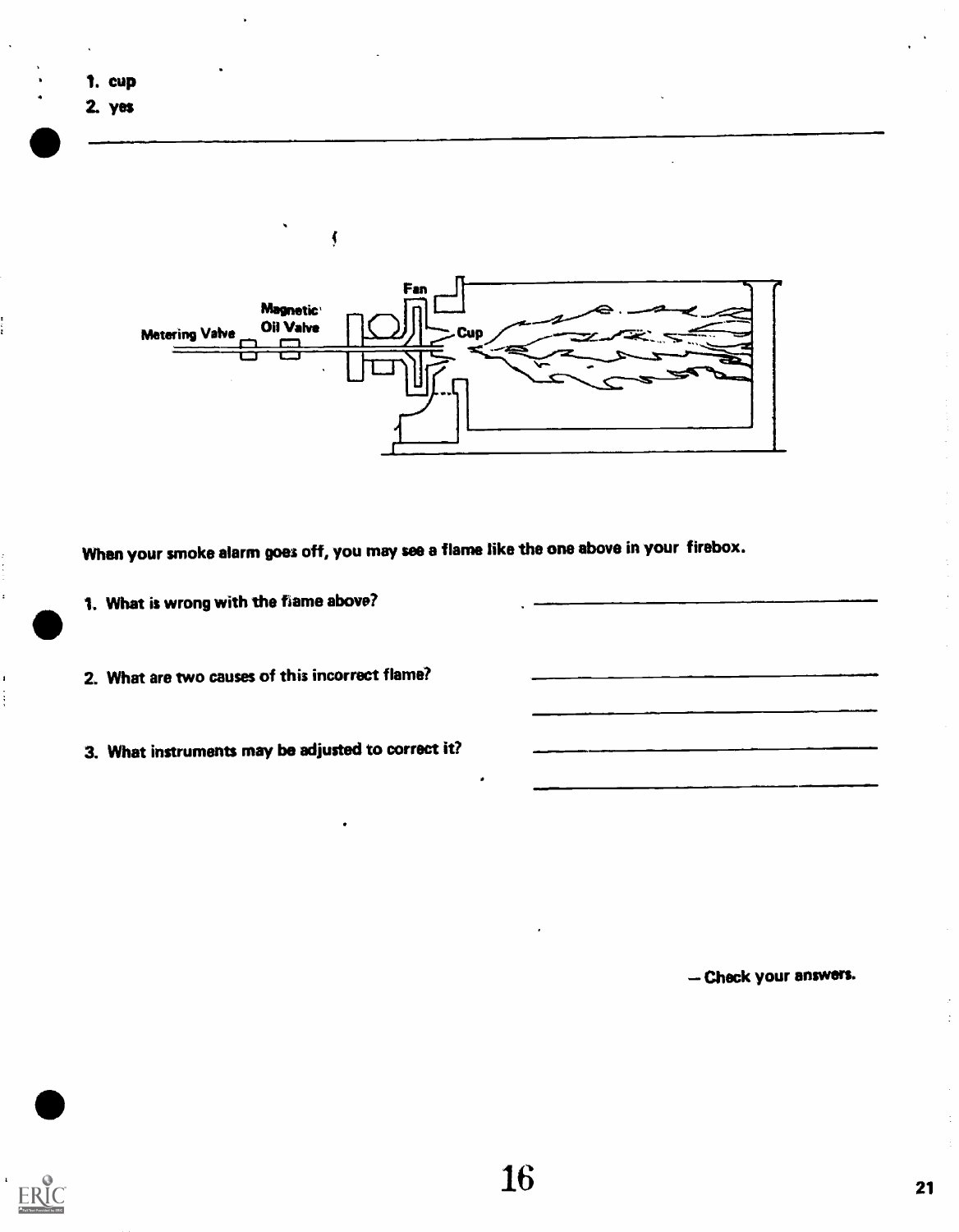- 1. too long
	- 2. too much oil, wrong cup position
	- 3. oil valves, cup

# ANOTHER BAD FLAME

CIRCLE THE CORRECT WORD under the diagram:



NARROW/WIDE

The flame may become too wide like the one above if the AIR CONE AROUND THE CUP is NOT STRONG ENOUGH. Or, the CUP could be in the WRONG POSITION.

ANSWER THESE QUESTIONS:

- 1. You may get a wide flame if there is not enough:
	- A. PRIMARY AIR
	- B. SECONDARY AIR

2. What must be in the proper position to atomize a good flame?

Check your answers.

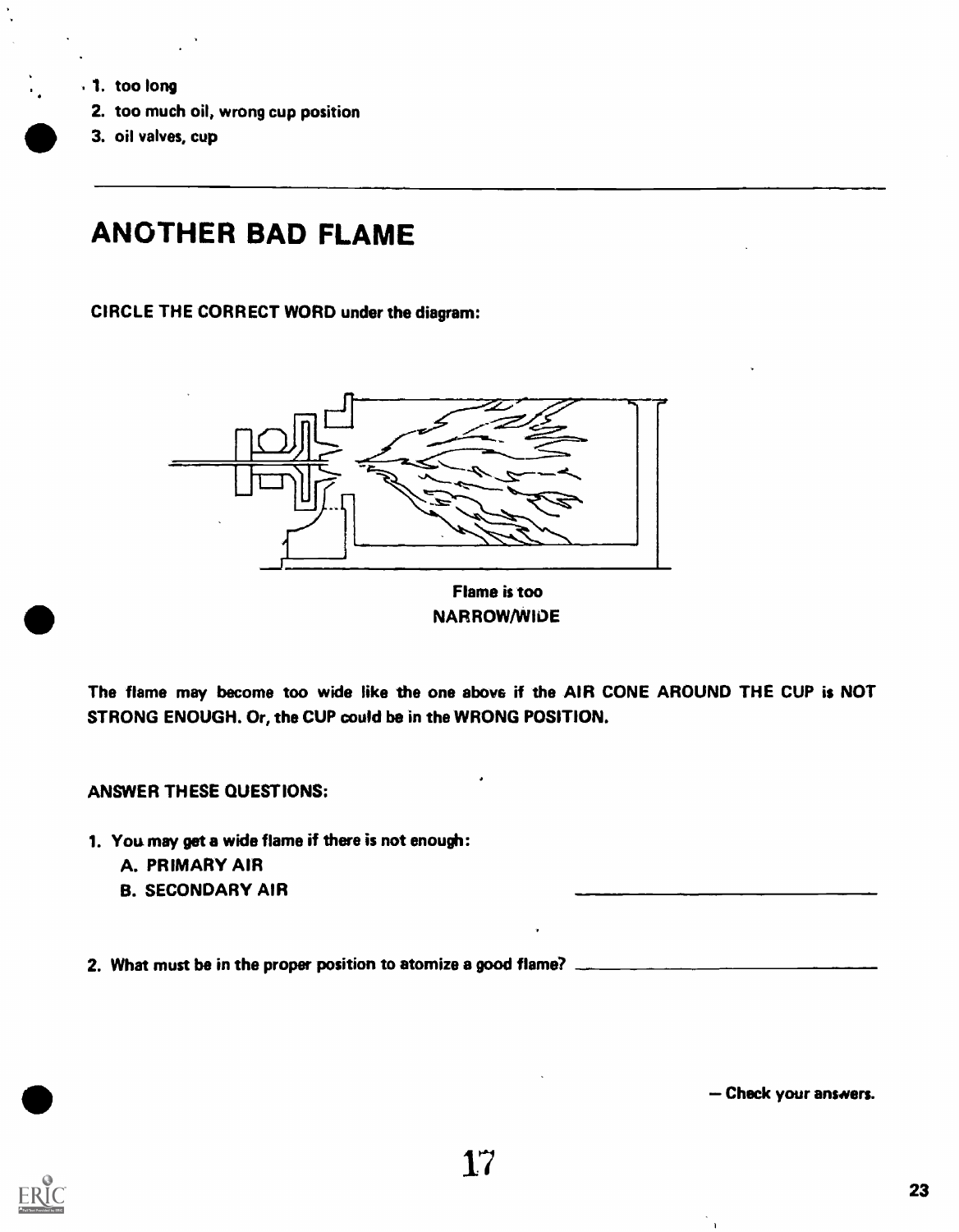



Two causes of a WIDE FLAME have been considered.

 $\mathbf{r}$ 

1. What equipment would you check to troubleshoot TOO LITTLE PRIMARY AIR? (see diagram)

ţ

2. If the Primary Air is OK, what other equipment would you check to troubleshoot a wide flame?

Check your answers.

 $\ddot{\phantom{0}}$ 

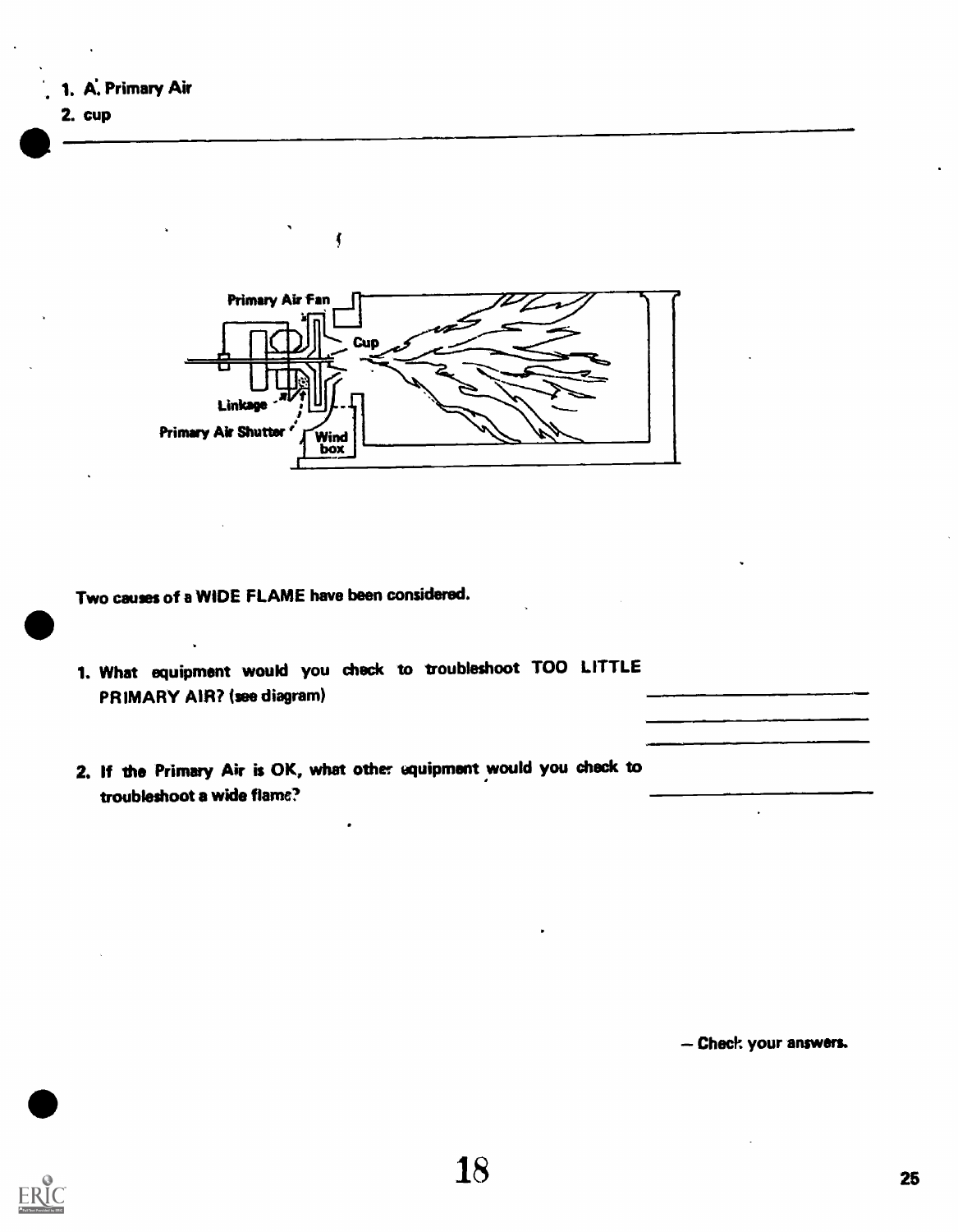- 1. Primary Air Shutter
	- Linkage
- Primary Air Fan

2. cup



When your smoke alarm goes off you may see a flame like the one above.

- 1. How is the flame above incorrect?
- 2. What are two common causes of this type of flame?
- 3. What equipment would you check to correct it?

Check your answers.



27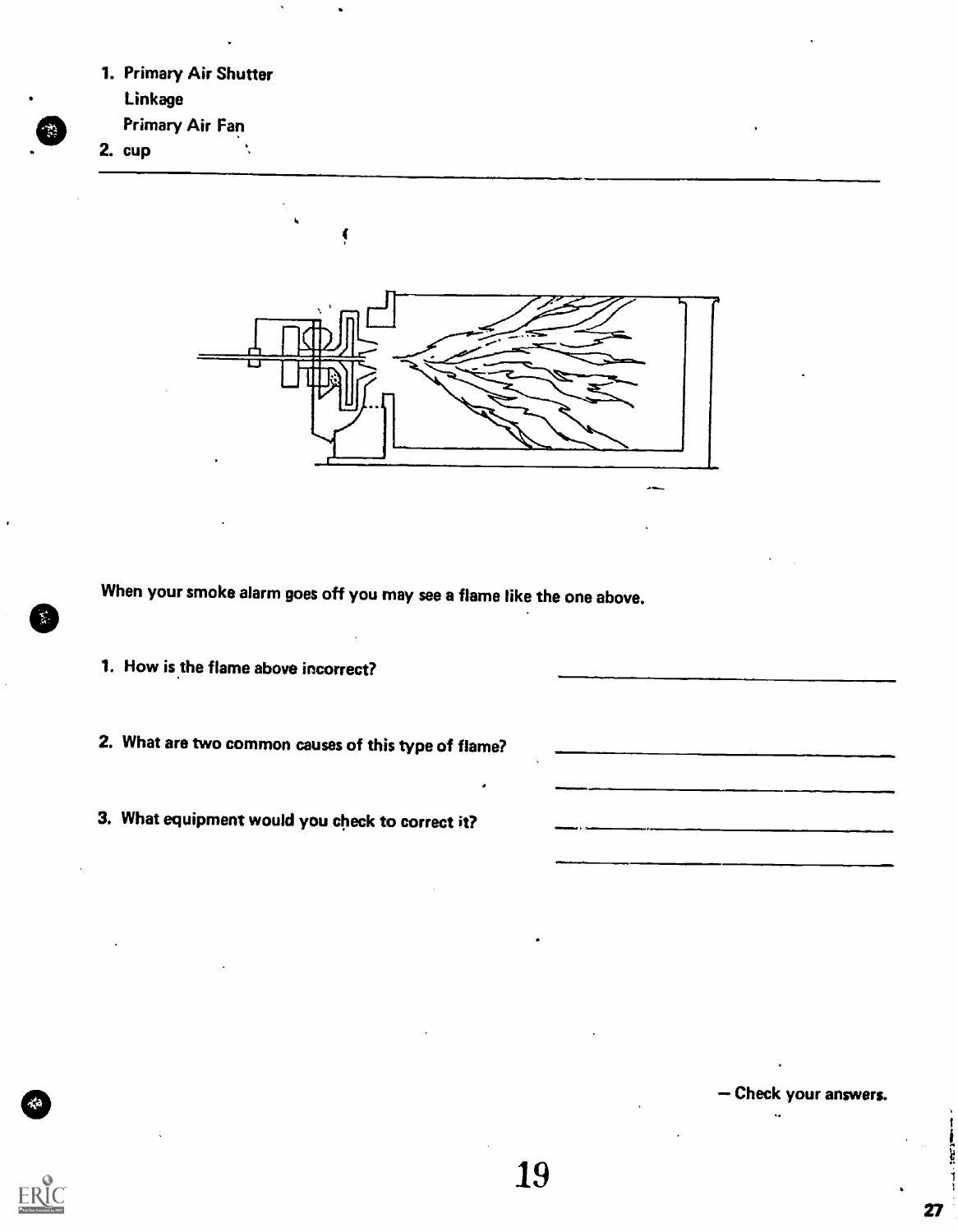1. too wide

ERIC

- 2. not enough Primary Air cup in wrong position
- 3. Primary Air Shutter. Linkage, Fan, Cup

Below are two incorrect flames. CIRCLE the correct answers bpside each diagram.



- Check your answers.

OIL VALVES

**CUP**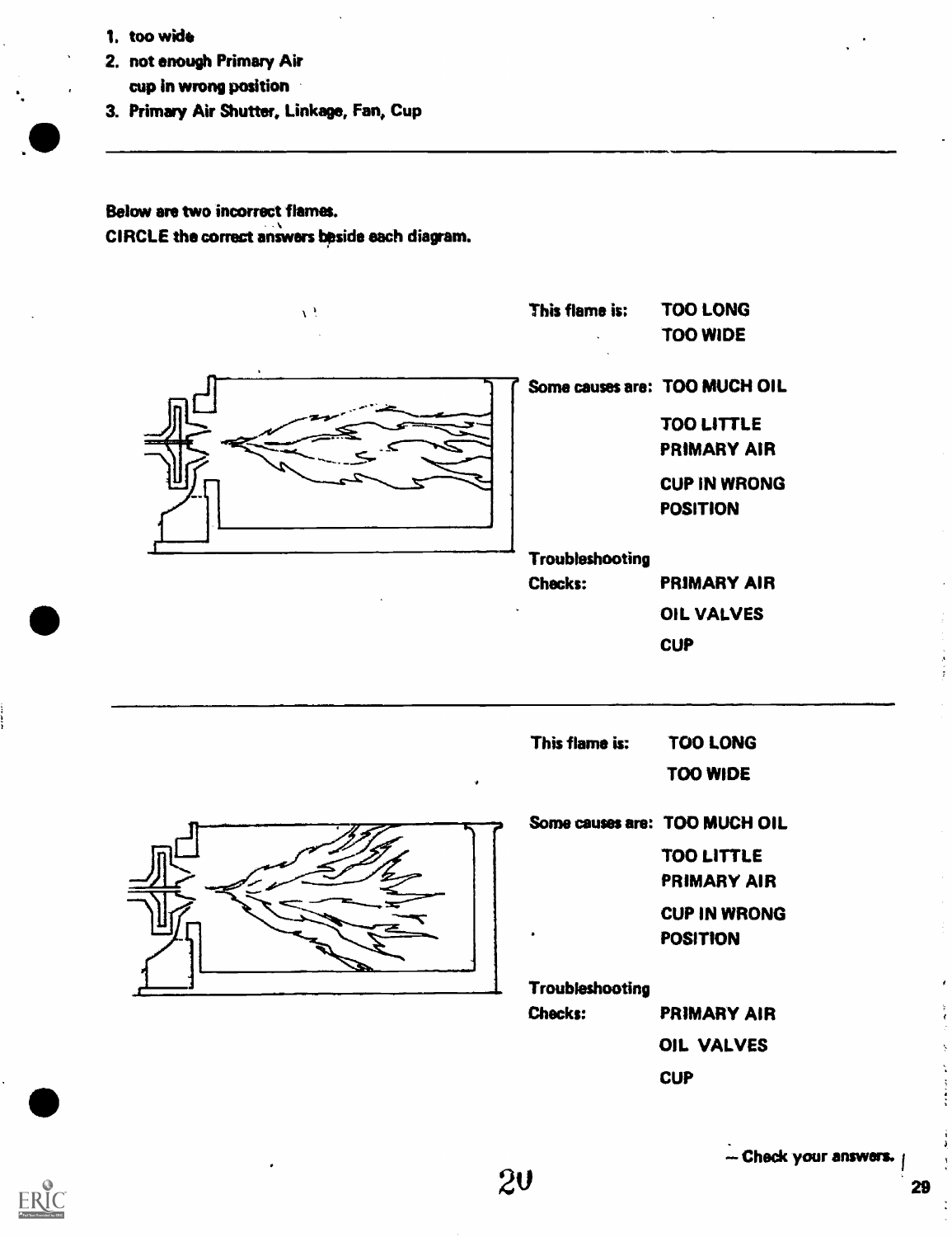## ANSWERS TO PREVIOUS PAGE:

 $\mathbf{A}$ 

. . . .



This flame is: TOO WIDE



| Some causes are: TOO LITTLE | PRIMARY AIR         |  |
|-----------------------------|---------------------|--|
| $\cdot$                     | <b>CUP IN WRONG</b> |  |
|                             | <b>POSITION</b>     |  |
|                             |                     |  |
|                             |                     |  |
| Troubleshooting             |                     |  |
| <b>Checks:</b>              | <b>PRIMARY AIR</b>  |  |
|                             |                     |  |

**CUP** 

The State of State of the State

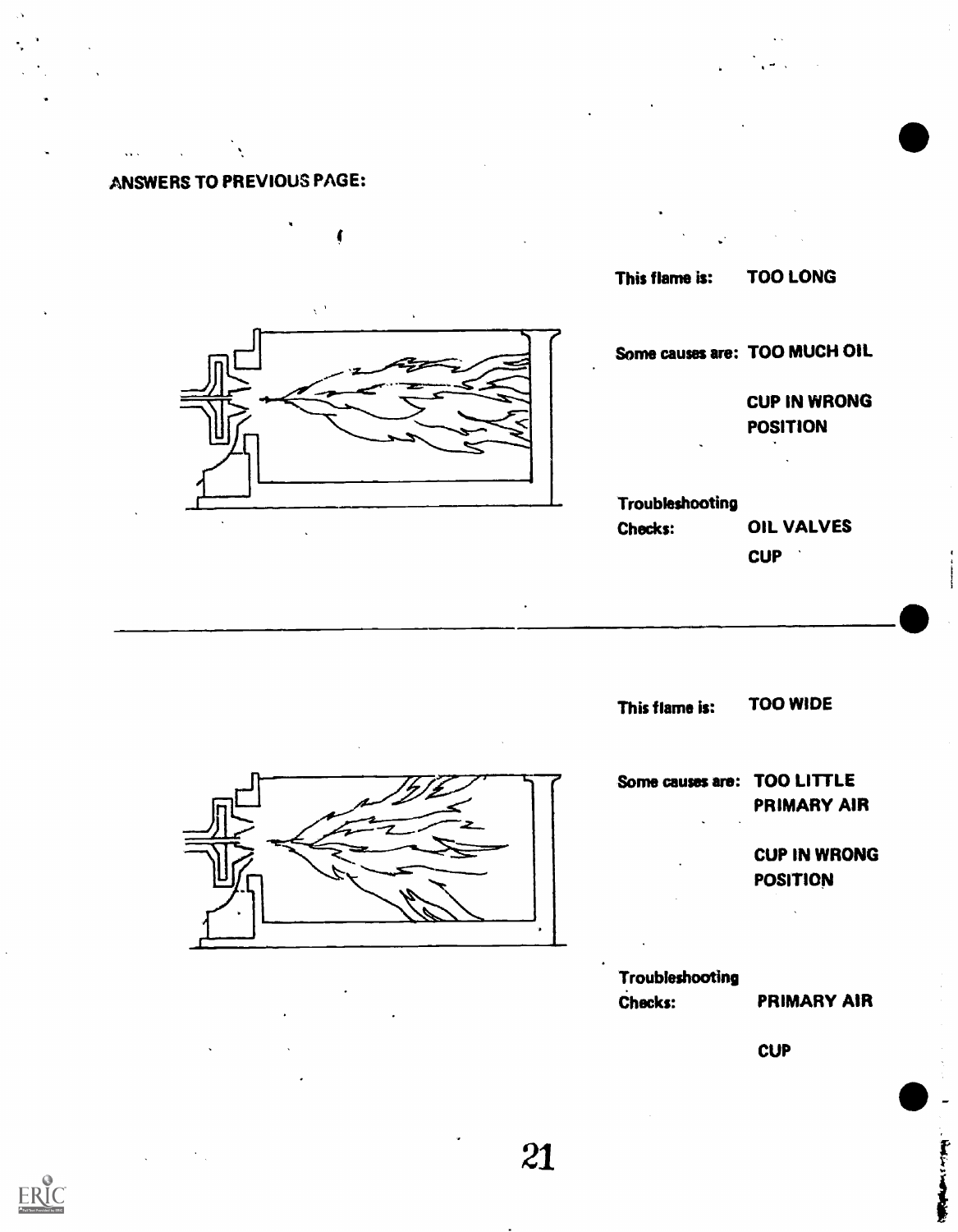# HANDBOOK SUMMARY

 $\ddot{\phantom{a}}$ 

TURN TO YOUR BOILER HANDBOOK, PAGE 47.

**V**erman (1997)

COMPLETE INCORRECT FLAME COLUMNS 3 and 4 with the information you have just learned. Use page 30 in this book for reference.

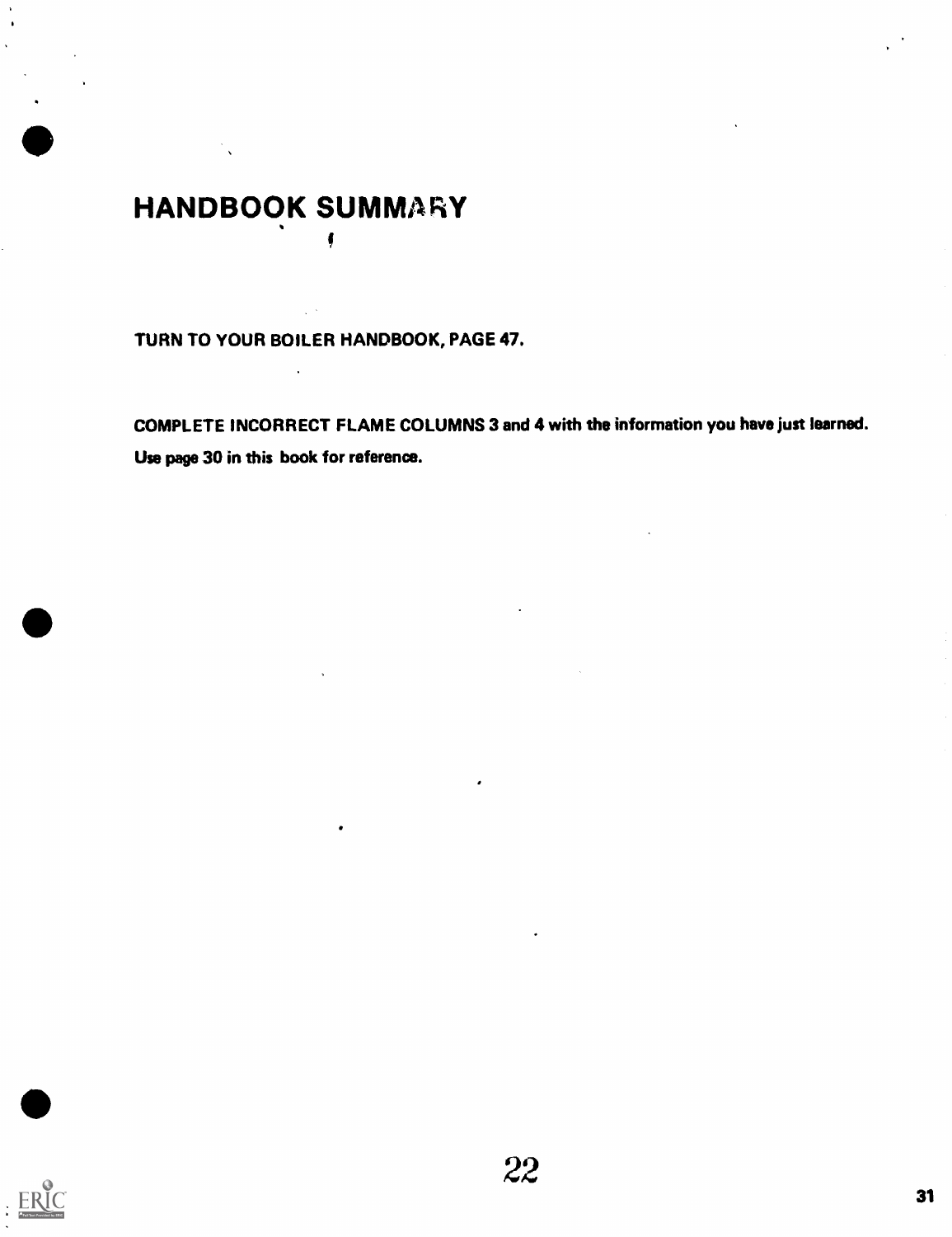

Here are small areas where too much oil is burning and bits of burning carbon can be seen. They do not look like electric sparks but are spots where extra oil or carbon is burning.



When this happens the CUP may be either DIRTY, DAMAGED, or in the INCORRECT POSITION. If cleaning and adjusting the cup doesn't help, call service.

1. "Sparks" in the flame could be bits of burning or

2. What can you do to try to correct a "sparky" flame?

Check your answers.

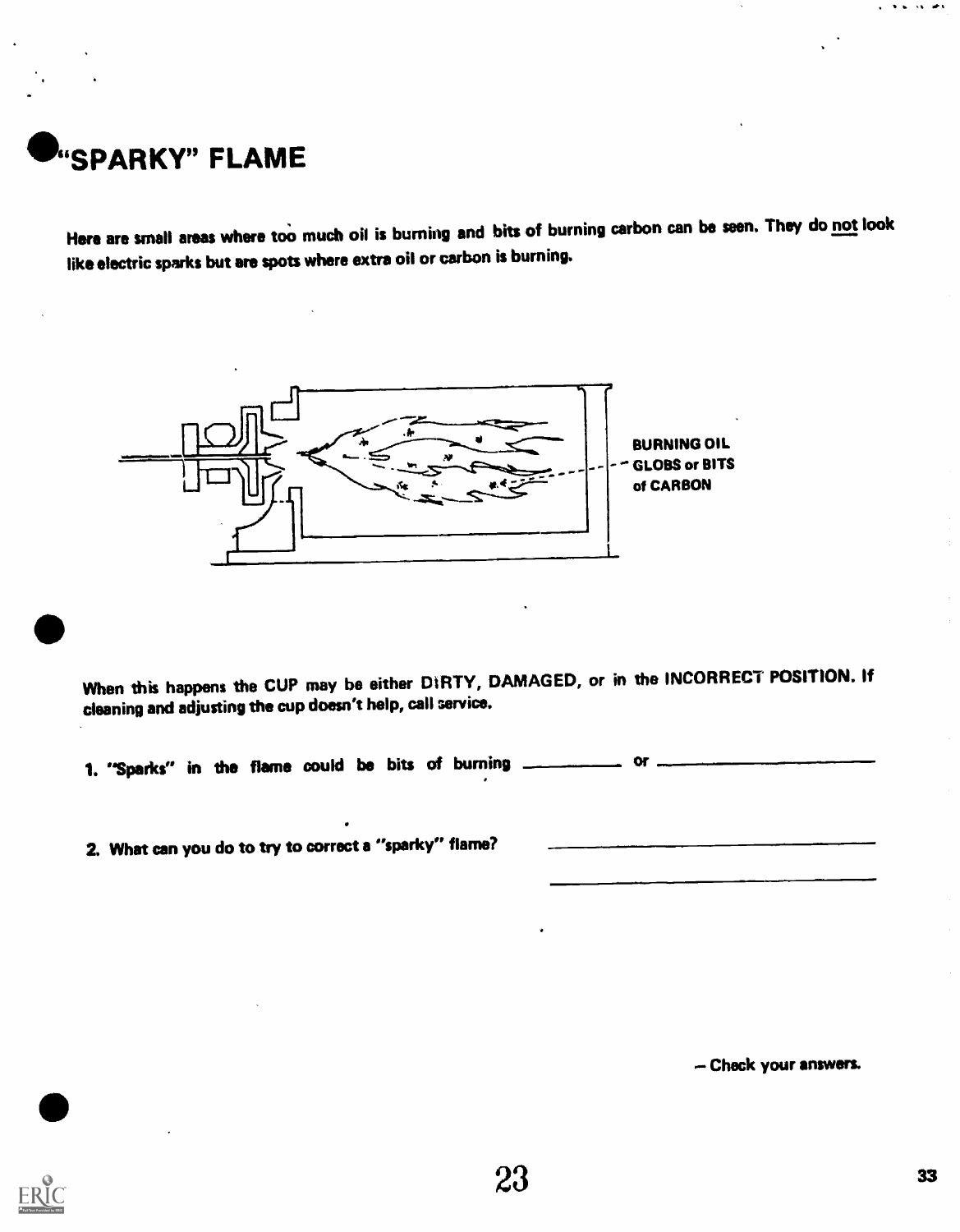1. oil or carbon 2. clean and adjust the cup



- 1. Why is the flame above not a good flame?
- 2. What could be causing this flame?
- 3. What do you check to troubleshoot this flame?

Check your answers.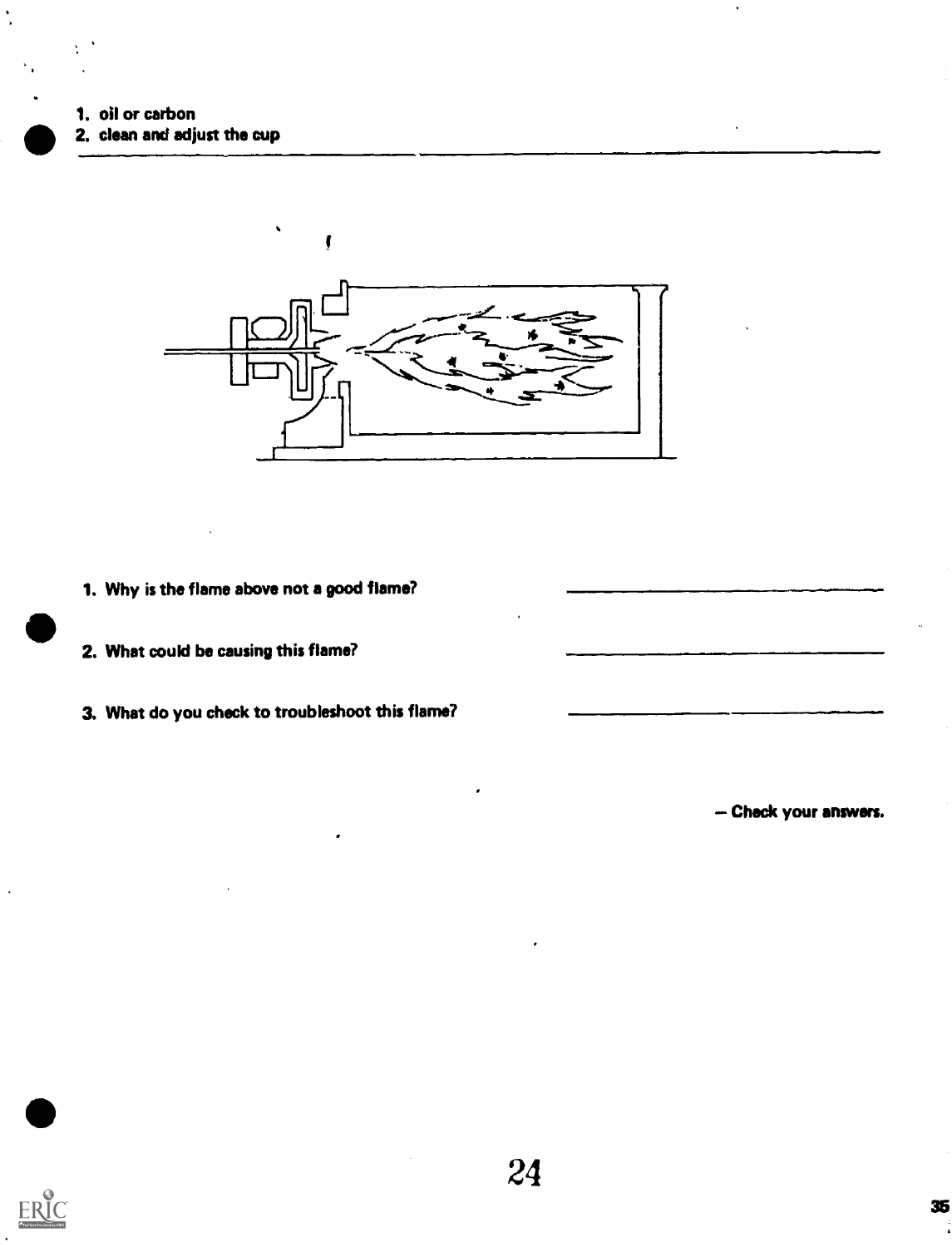- .2. oil globs or carbon
- 3. cup (clean or adjust)

# PULSATING FLAME

A pulsating flame is one that chinges in rhythm - large, small, large, small, etc. It is likely to be noisy.

Three possible causes you may be able to correct:

WRONG AMOUNT OF OIL UNEVEN OIL FLOW NOT ENOUGH AIR

CIRCLE the correct words under the picture.



To troubleshoot this flame, check the AIR/OIL/CUP

As there are many causes of a pulsating flame, it is difficult to troubleshoot. If the air and oil checks you will learn don't stop pulsation, call service.

What are two oil problems which may cause a pulsating flame?

- Check your answers.

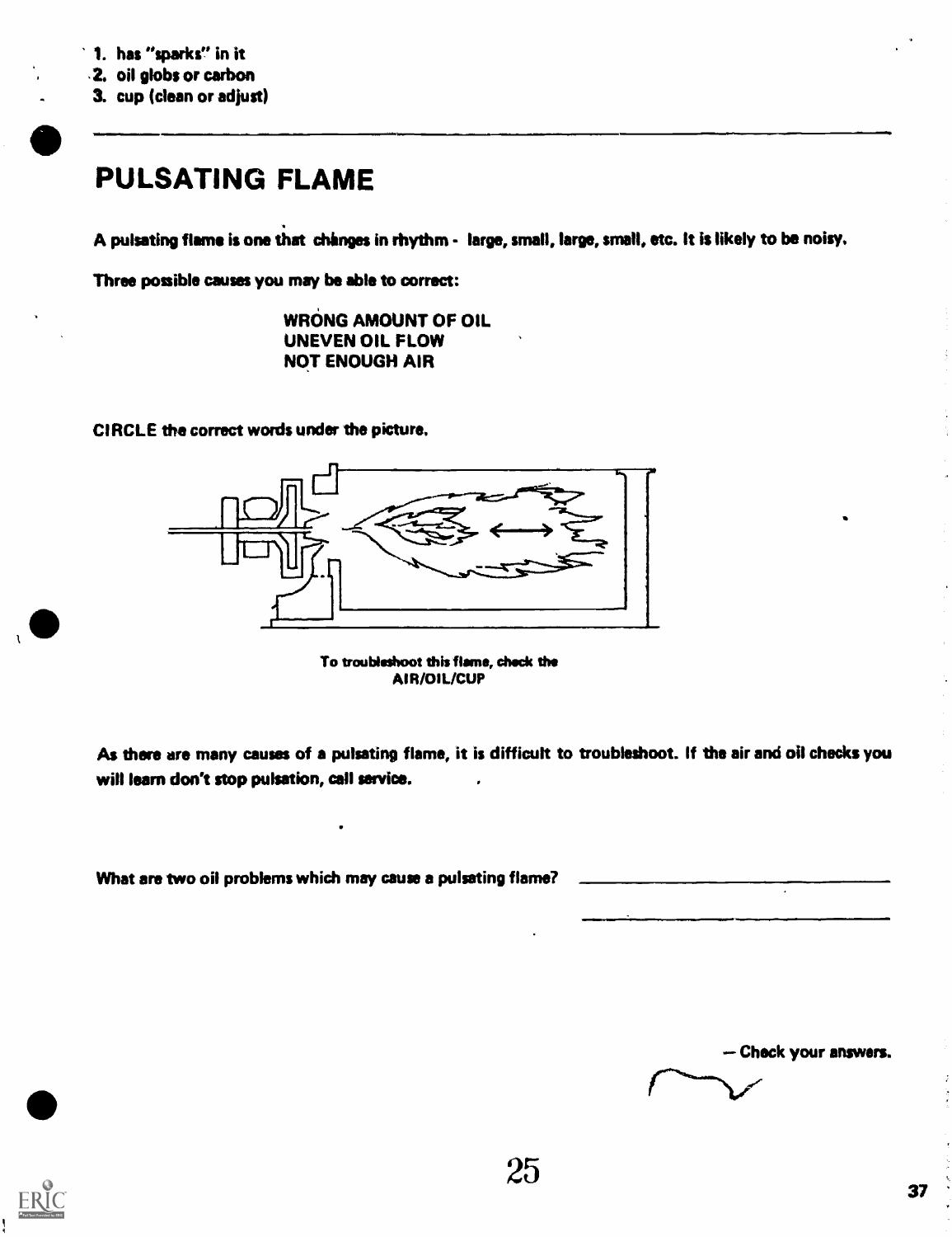Two checks concerning oil:

1. s  $2.$ Oil Pressure Oil Temperature Gauge Gauge O

What should the oil temperature closest to the burner be on your system?

1

What should your oil pressure gauge read?

You have this information in your Handbook. Checking OIL TEMPERATURE and troubleshooting OIL HEATERS was covered in the last section.

OIL PRESSURE checkswill be taken up on the next page.

1. What is wrong with the flame above?

2. What two oil gauges do you check in troubleshooting it?

-- Check your answers.

**I**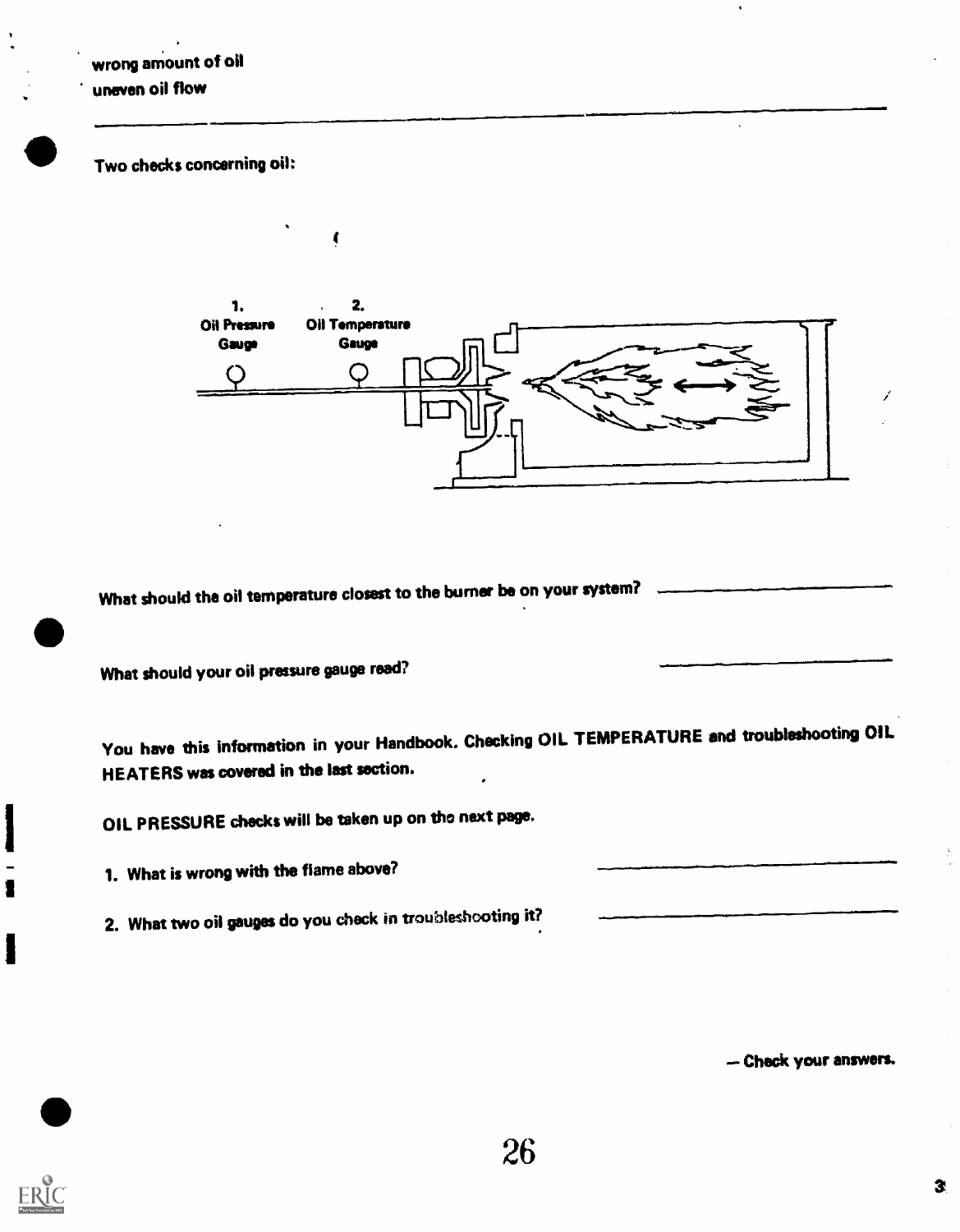- 1. Pulsating flame
- 2. Oil Temperature Gauge
	- Oil Pressure Gauge

If OIL PRESSURE is the problem, it wilt be TOO HIGH.



#### ON THE DIAGRAM:

CIRCLE THE PART that sends excess oil back to the tank.

PUT CHECKS ( $\sqrt{ }$ ) ON THE PARTS that clean the oil but  $\infty$ .  $\Re$  become dirty and clogged.

If the PRESSURE RELIEF VALVE doesn't send enough oil back to the tank, it should be adjusted by service. A clogged line, perhaps at the STRAINERS, will send the oil pressure up.

1. Where does the Pressure Relief Valve send excessoil? --- 2. Which of these can you probably take care of without calling service? \_\_\_\_\_\_\_\_\_\_\_\_ 3. If you get high oil pressure, what two things should you check?

Check your answers.

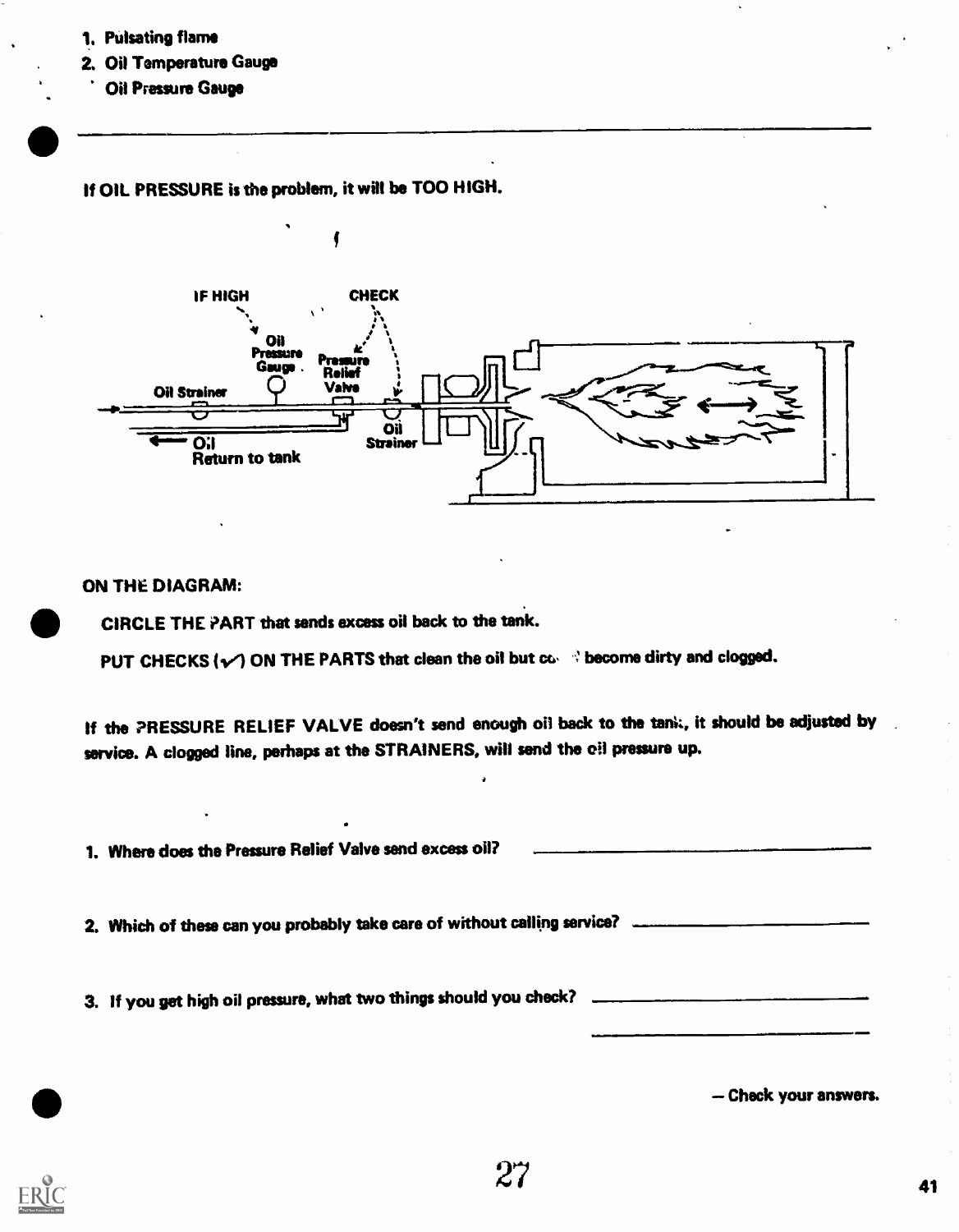.1. to the tank

÷

- 2. oil strainers
- 3. pressure relief valve oil strainers

After checking the OIL TEMPERATURE and OIL PRESSURE, CHECK for TOO LITTLE AIR before calling service.

## CIRCLE PLACES TO CHECK FOR TOO LITTLE AIR ON THE DIAGRAM:



To check for too little air, look at all four air sources above.

- 1. How is the flame above not a good one?
- 2. What are the areas to check? (CHECK THREE BELOW)

**Cil Temperature Cup Condition** Oil Pressure Too Much Air Too Little Air

3. How many air sources are there to check if you get a flame like the one above?

28



.<br>1111 - 1111 - 1111 - 1111 - 1111 - 1111 - 1111 - 1111 - 1111 - 1111 - 1111 - 1111 - 1111 - 1111 - 1111 - 1111<br>1111 - 1111 - 1111 - 1111 - 1111 - 1111 - 1111 - 1111 - 1111 - 1111 - 1111 - 1111 - 1111 - 1111 - 1111 - 1111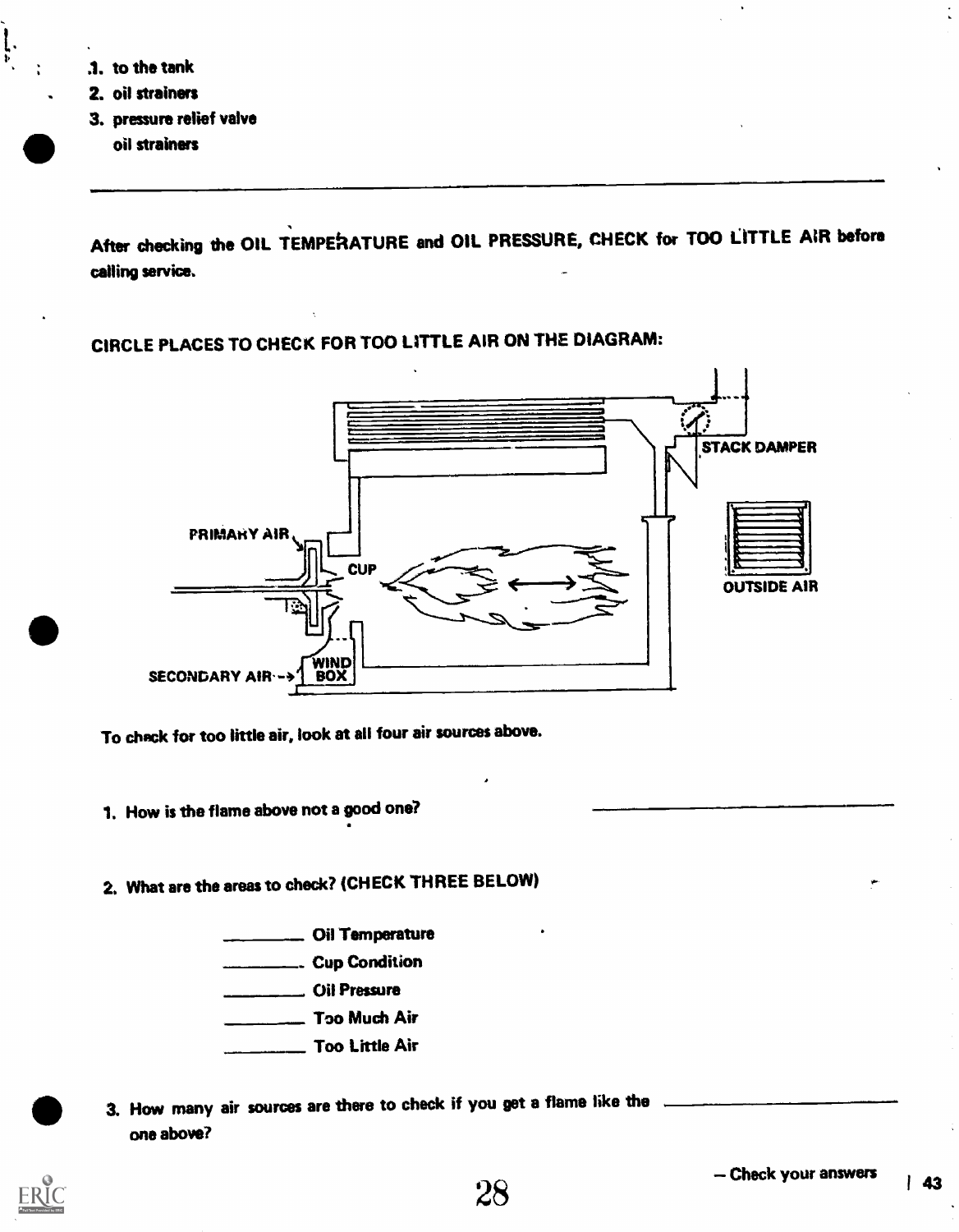



FOR EACH MAJOR AREA BELOW, WRITE THE PARTS FROM THE DIAGRAM THAT YOU SHOULD CHECK BEFORE CALLING SERVICE.

ERIC

1. OIL TEMPERATURE INCORRECT Check: Check: 2. HIGH OIL PRESSURE Check: Check: 3. TOO LITTLE AIR Check' 29 Check your answers.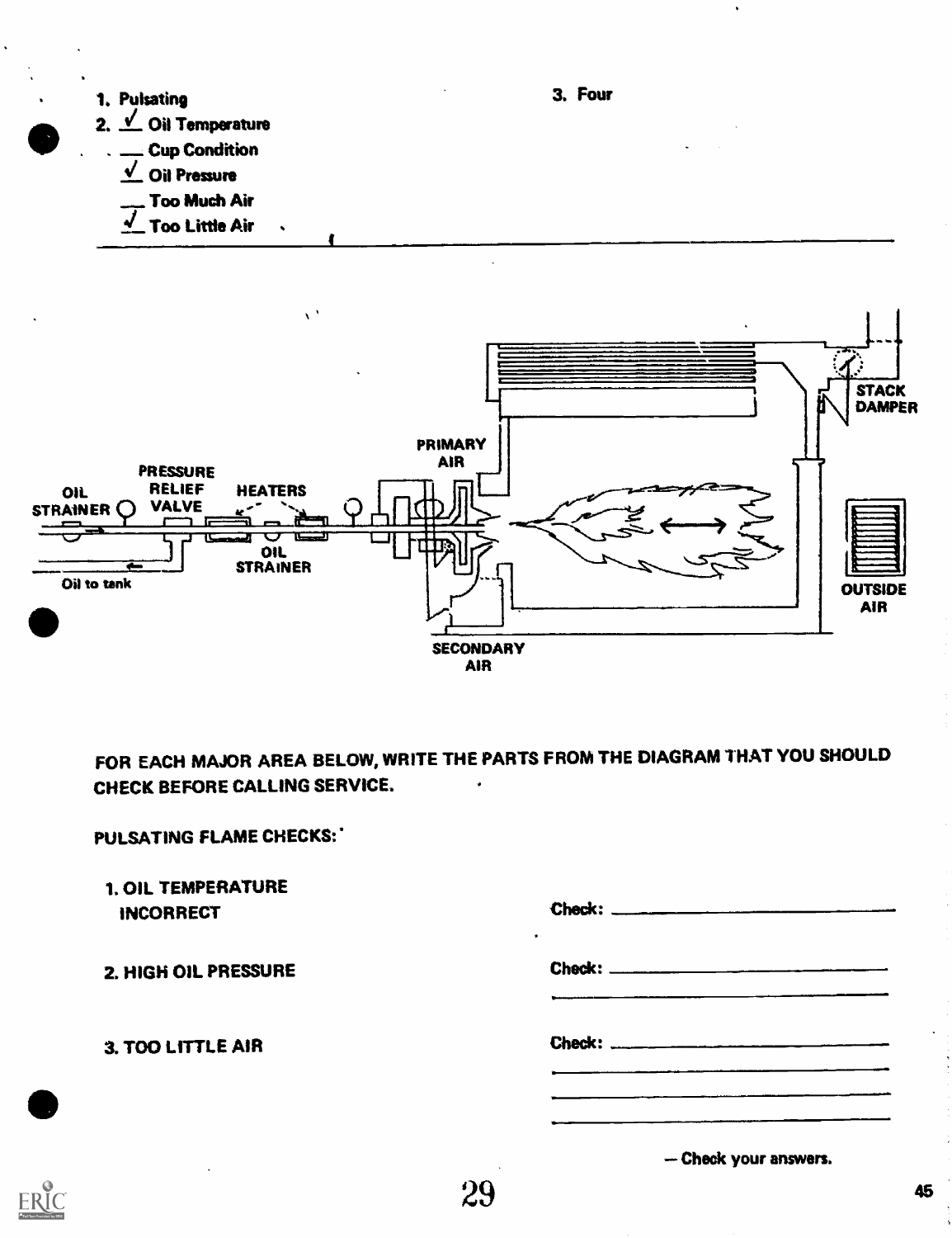#### ANSWERS TO PULSATING FLAME CHECKS:

 $\sim$   $\lambda$ 

f

#### 1. OIL TEMPERATURE INCORRECT Check: Heaters

2. HIGH OIL PRESSURE Check: Pressure Relief Valve Oil Strainers

3. TOO LITTLE AIR Check: Outside Air Supply Primary Air Secondary Air Stack Damper

3. 机空气炉

 $\mathcal{L}^{\mathcal{L}}(\mathcal{L})$ 

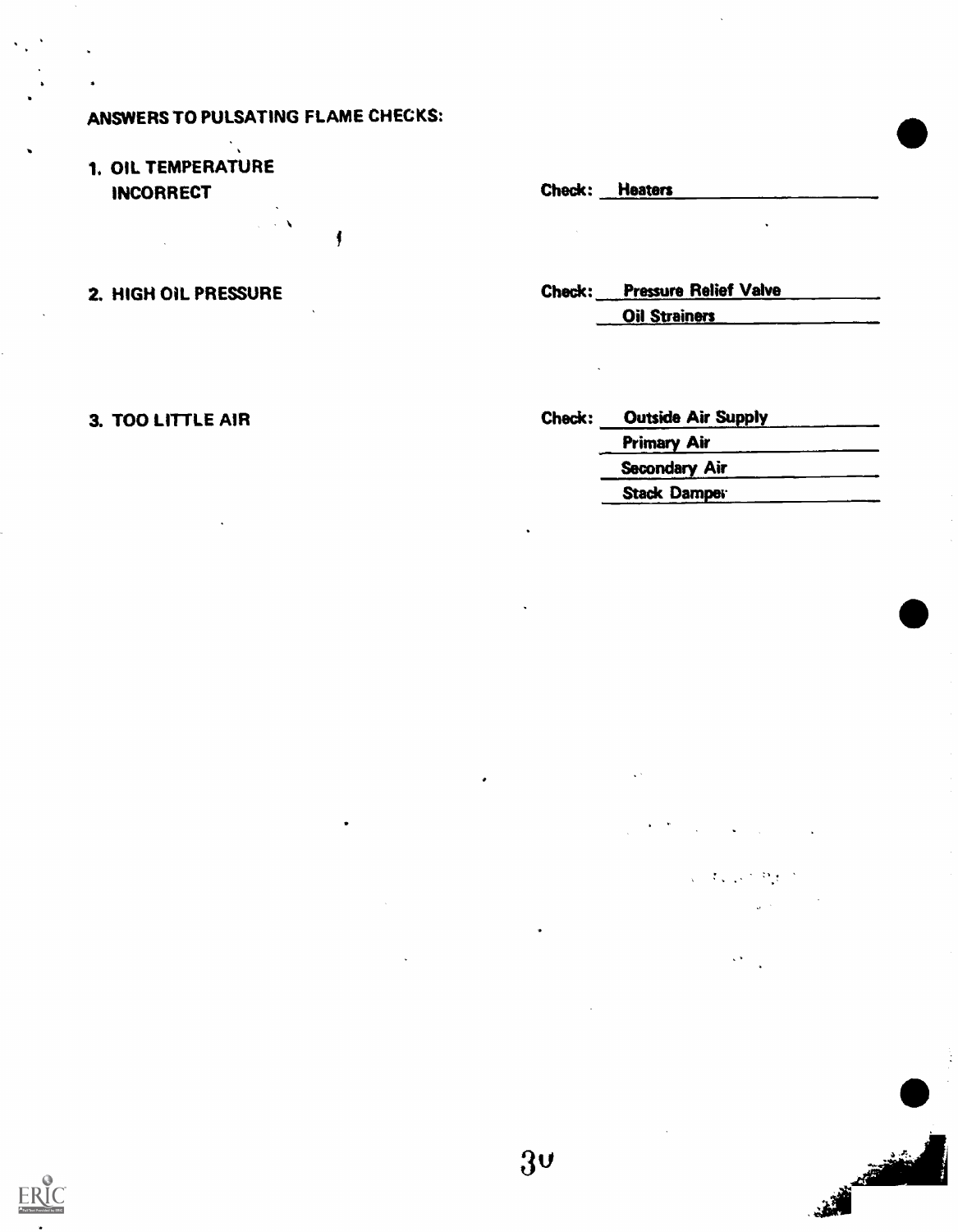# Below are the last two incorrect flames presented. CIRCLE the CORRECT ANSWERS for each.

|                                                                                                                                                                                                                                                                                                                                                                 | This flame is:                                   | "SPARKY"                                                                                                                                                        |
|-----------------------------------------------------------------------------------------------------------------------------------------------------------------------------------------------------------------------------------------------------------------------------------------------------------------------------------------------------------------|--------------------------------------------------|-----------------------------------------------------------------------------------------------------------------------------------------------------------------|
|                                                                                                                                                                                                                                                                                                                                                                 |                                                  | <b>PULSATING</b>                                                                                                                                                |
| $\sim$                                                                                                                                                                                                                                                                                                                                                          | A cause is:<br>Troubleshooting<br><b>Checks:</b> | <b>WRONG AMOUNT OF OIL</b><br><b>BITS OF BURNING OIL</b><br><b>OR CARBON</b><br>UNEVEN OIL FLOW<br>TOO LITTLE AIR<br><b>CUP</b><br><b>OIL TEMPERATURE GAUGE</b> |
|                                                                                                                                                                                                                                                                                                                                                                 |                                                  | OIL PRESSURE GAUGE<br><b>AIR SUPPLY</b>                                                                                                                         |
|                                                                                                                                                                                                                                                                                                                                                                 | This flame is:                                   | "SPARKY"<br><b>PULSATING</b>                                                                                                                                    |
|                                                                                                                                                                                                                                                                                                                                                                 | Some causes are:                                 | <b>WRONG AMOUNT OF OIL</b>                                                                                                                                      |
|                                                                                                                                                                                                                                                                                                                                                                 |                                                  | <b>BITS OF BURNING DIRT</b><br>OR OIL                                                                                                                           |
|                                                                                                                                                                                                                                                                                                                                                                 |                                                  | <b>UNEVEN OIL FLOW</b>                                                                                                                                          |
|                                                                                                                                                                                                                                                                                                                                                                 |                                                  | <b>TOO LITTLE AIR</b>                                                                                                                                           |
| $\sum_{i=1}^{n} \frac{1}{i} \sum_{i=1}^{n} \frac{1}{i} \sum_{i=1}^{n} \frac{1}{i} \sum_{i=1}^{n} \frac{1}{i} \sum_{i=1}^{n} \frac{1}{i} \sum_{i=1}^{n} \frac{1}{i} \sum_{i=1}^{n} \frac{1}{i} \sum_{i=1}^{n} \frac{1}{i} \sum_{i=1}^{n} \frac{1}{i} \sum_{i=1}^{n} \frac{1}{i} \sum_{i=1}^{n} \frac{1}{i} \sum_{i=1}^{n} \frac{1}{i} \sum_{i=1}^{n} \frac{1}{i$ | <b>Troubleshooting</b><br>Checks:<br>٠           | <b>CUP</b><br>OIL TEMPERATURE GAUGE<br>OIL PRESSURE GAUGE<br>AIR SUPPLY                                                                                         |

- Check your answers.

 $\mathcal{F}_{\mathcal{A}}$ 



 $\bullet$ 

 $\ddot{\phantom{1}}$ 

 $\hat{\mathbf{A}}$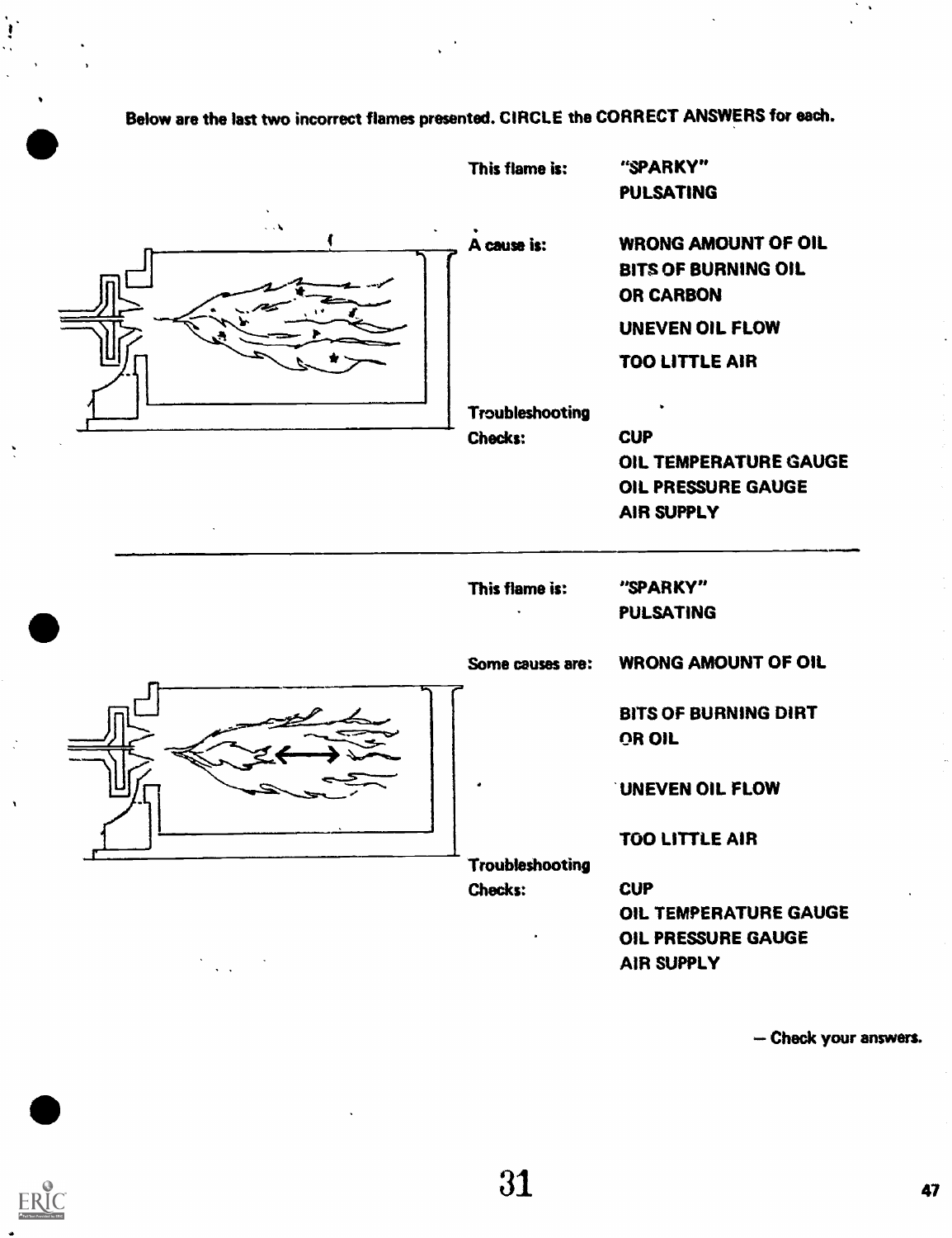#### ANSWERS TO PREVIOUS PAGE:



Checks:

This flame is: PULSATING

**CUP** 

Some causes are: WRONG AMOUNT OF Oil

UNEVEN OIL FLOW

TOO LITTLE AIR

Troubleshooting Checks:

> OIL TEMPERATURE GAUGE OIL PRESSURE GAUGE AIR SUPPLY

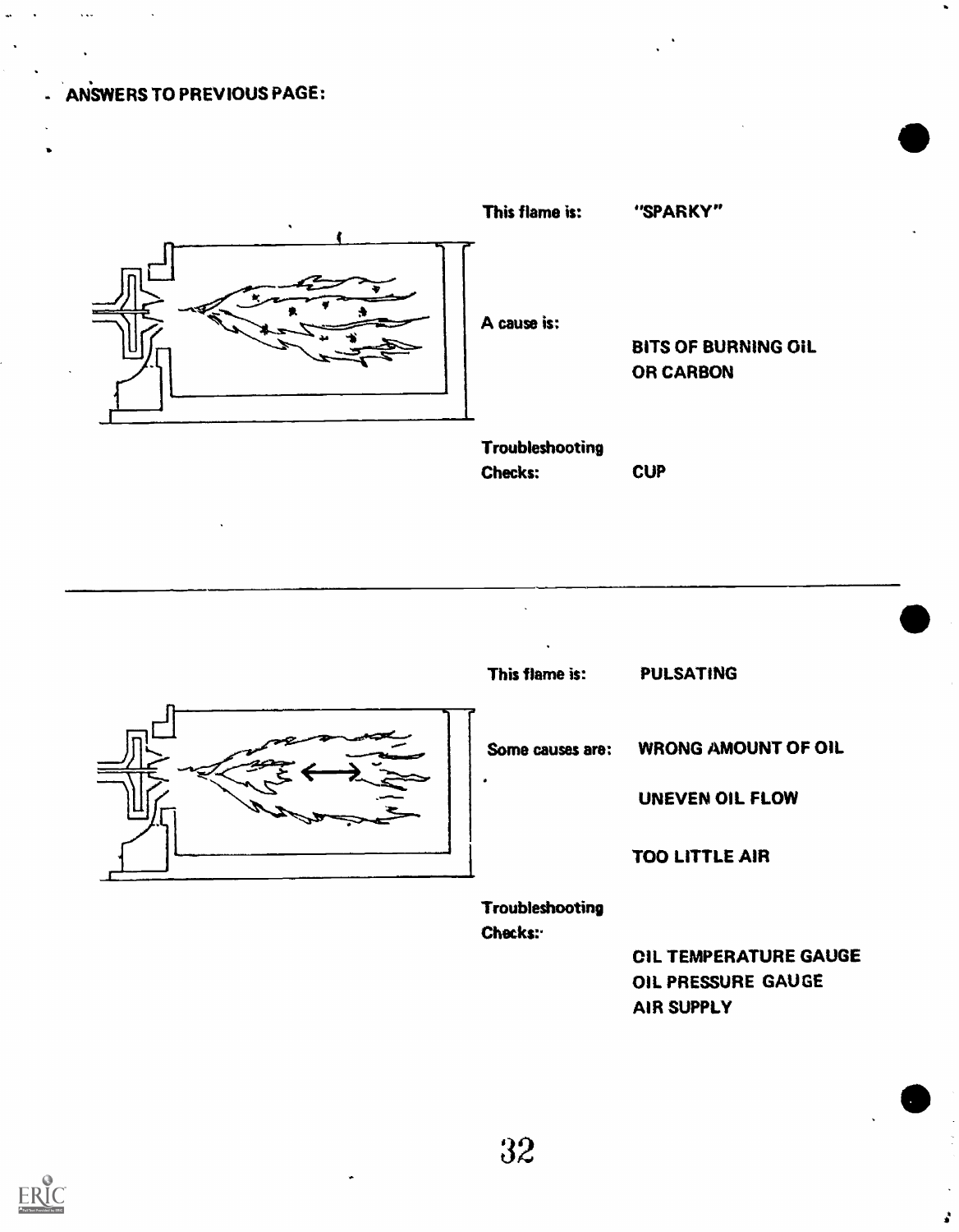

TURN TO YOUR BOILER HANDBOOK, PAGE 47.

COMPLETE THE LAST TWO INCORRECT FLAME COLUMNS with tha information you have just learned. Use page 48 in this book for reference.

> This completes some basic flame checks should your smoke alarm go off. If a problem occurs which these pages have not covered or if the problem is not easily solved, call service.

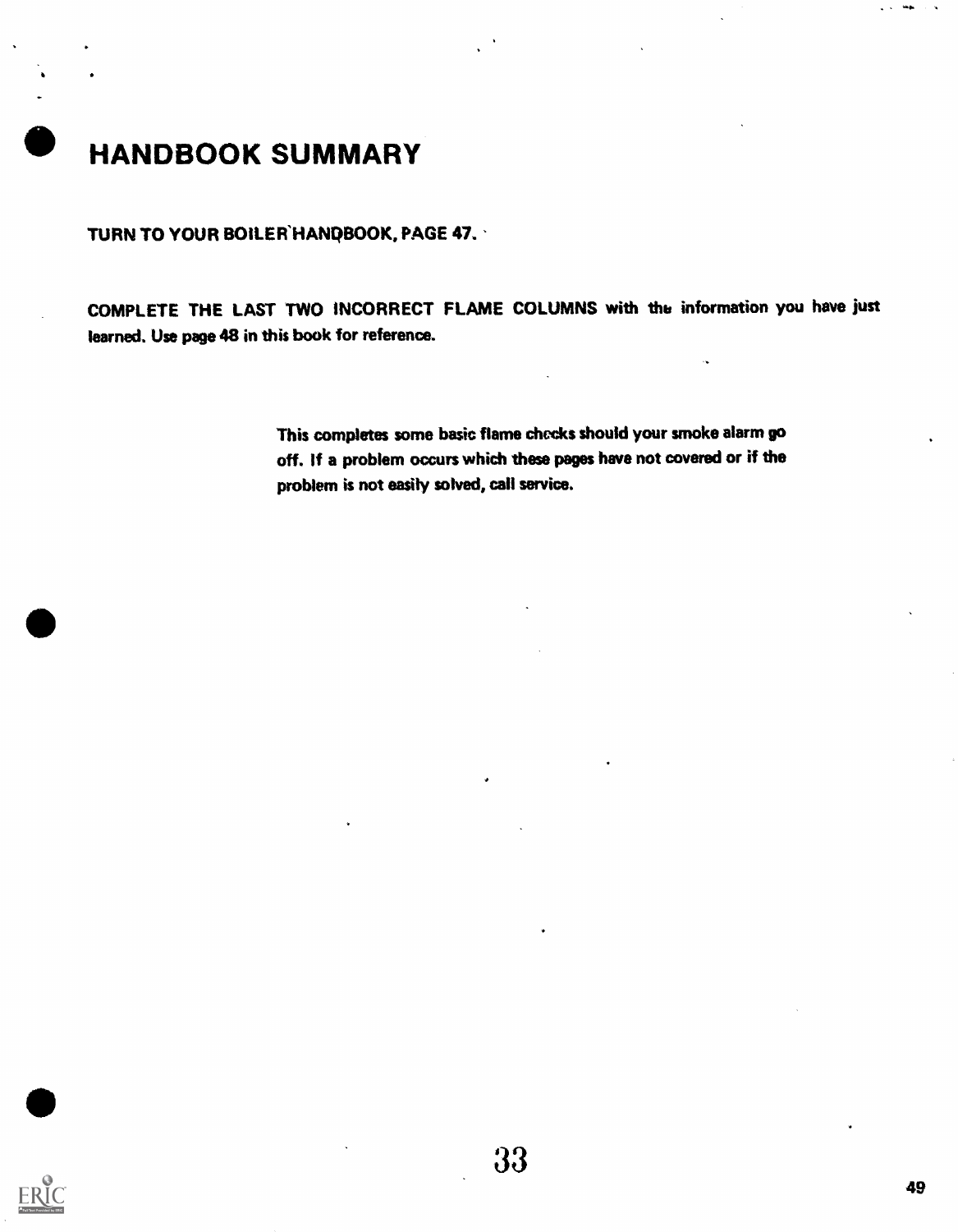# REVIEW QUESTIONS

1. When the smoke alarm goes off, what is the key to troubleshooting after checking the oil temperature?

4

Under each, write what is incorrect about the flames below:







4.



6.











 $\frac{10}{34}$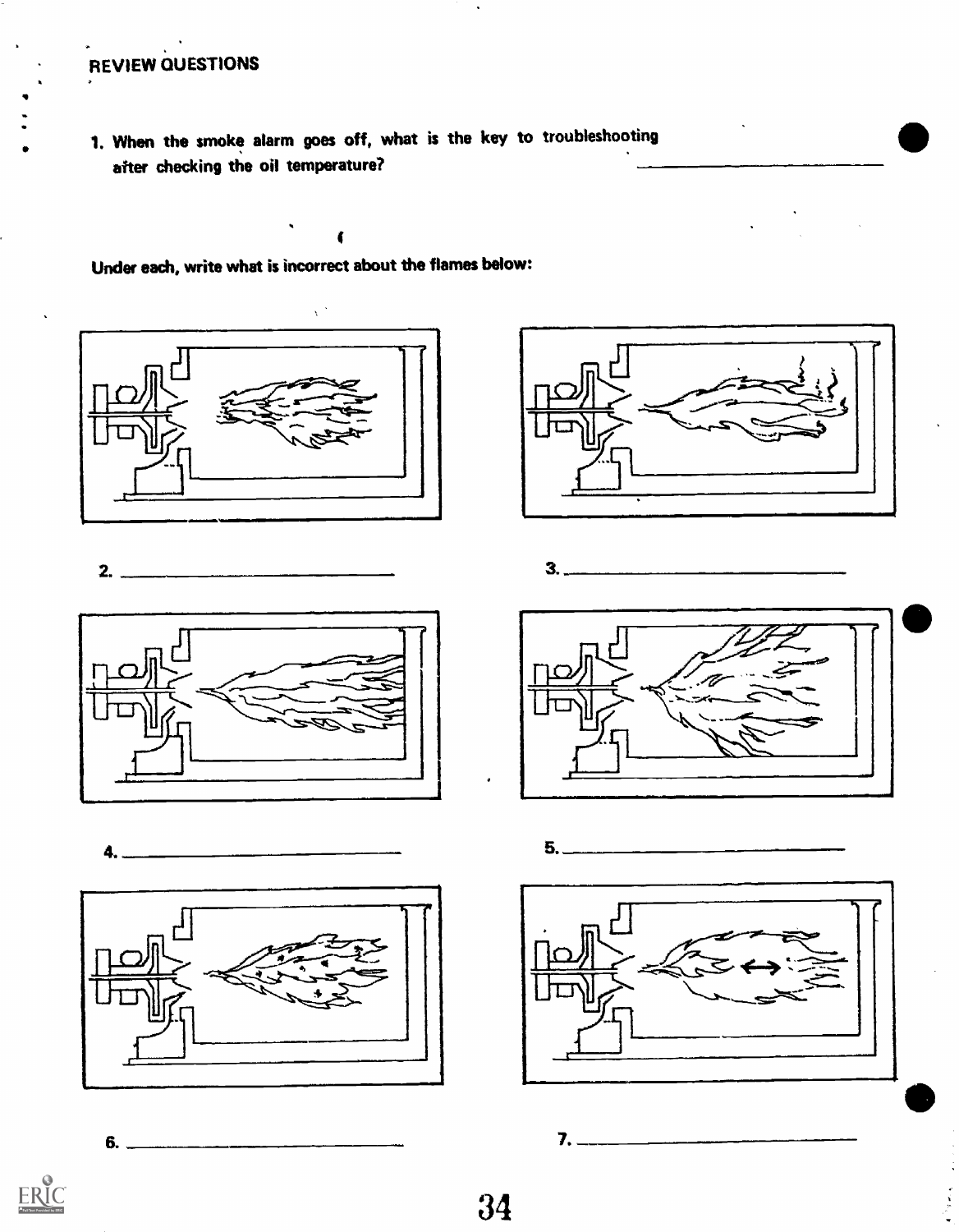| 8. If the flame is pushed away from the burner, the cause is often too<br>much _____________ air.                                                     |  |
|-------------------------------------------------------------------------------------------------------------------------------------------------------|--|
| 9. Even though you may not make adjustments, what can you do to<br>shutters and linkage to keep them working well?                                    |  |
| t0. What are three main areas (other than outside air) to check when you __________________________<br>get a smoky flame and there is not enough air? |  |
| 11. A flame that is too long or too wide could be the result of an<br>incorrect ____________ position.                                                |  |
| 12. Is it too much or too little primary air that can cause a flame to be too<br>wide?                                                                |  |
| 13. What could be in the oil that may cause "sparks" in the flame?                                                                                    |  |
| 14. What burning supply often needs adjustment to correct a pulsating<br>flame?                                                                       |  |
| 15. What two gauges should you first check when you get a pulsating flame?                                                                            |  |
| 16. Assuming normal oil flow, what basic supply usually needs adjustment<br>when you get smoke?                                                       |  |
| 17. If oil temperature adjustment and flame reading don't enable you to<br>solve a smoke problem, what should you do?                                 |  |

Check your answers.

 $\frac{1}{2}$ 

 $\begin{array}{c} \n\cdot \\
\cdot\n\end{array}$ 

 $\ddot{\cdot}$ 

 $\mathbf{r}$ 

 $\hat{\mathcal{A}}$ 

 $\ddot{\bullet}$ 

 $\Delta$ 

 $\langle \cdot \rangle$ 

 $\ddot{\bullet}$